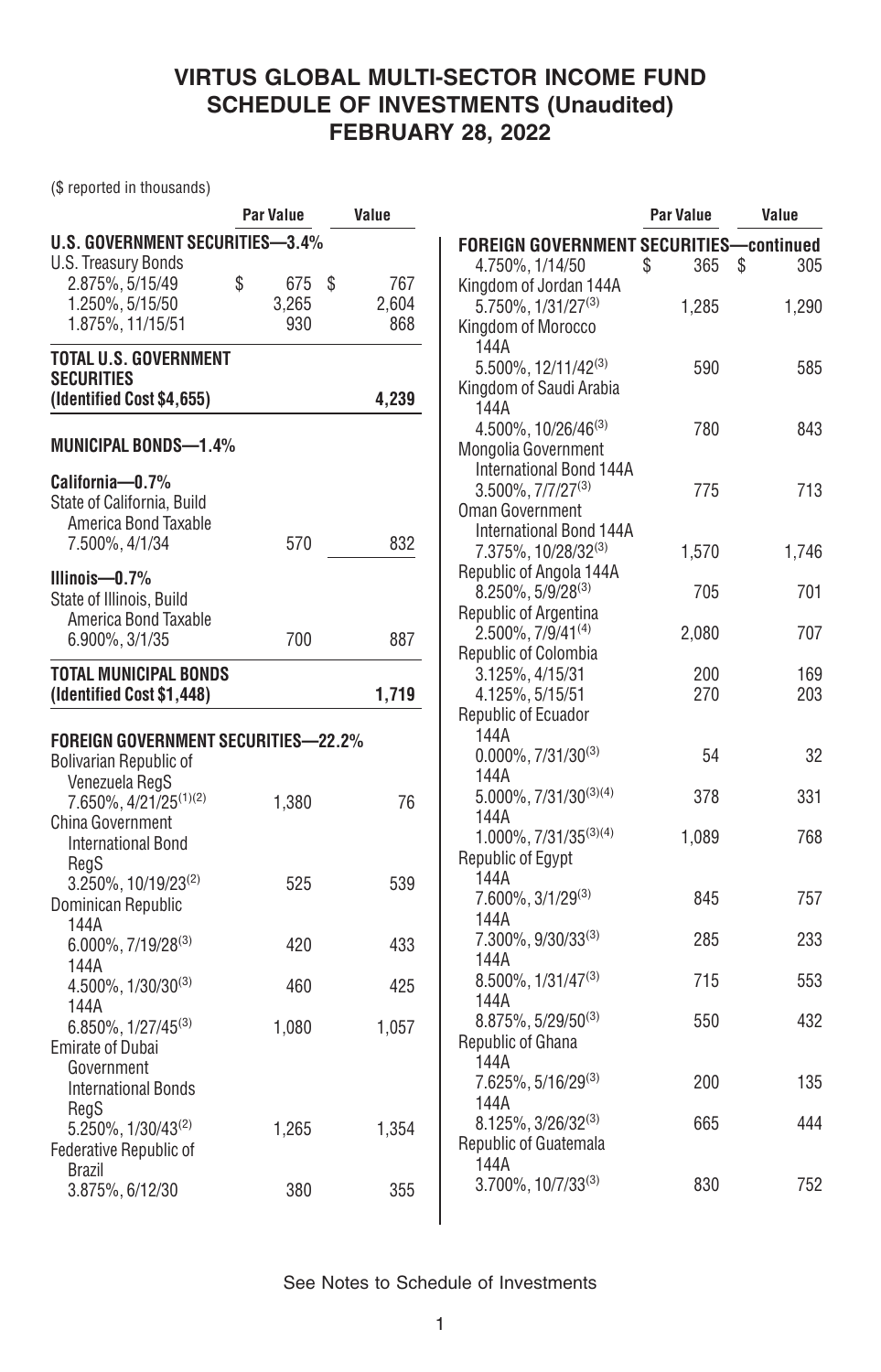(\$ reported in thousands)

|                                                | <b>Par Value</b> | Value       |                                                                     | <b>Par Value</b> | Value  |
|------------------------------------------------|------------------|-------------|---------------------------------------------------------------------|------------------|--------|
| <b>FOREIGN GOVERNMENT SECURITIES-continued</b> |                  |             | <b>FOREIGN GOVERNMENT SECURITIES-continued</b>                      |                  |        |
| Republic of Indonesia                          |                  |             | <b>United Mexican States</b>                                        |                  |        |
| 2.850%, 2/14/30                                | \$<br>1,540      | \$<br>1,525 | 2.659%, 5/24/31                                                     | \$<br>310 \$     | 285    |
| 144A                                           |                  |             | 4.500%, 1/31/50                                                     | 1.430            | 1,352  |
| $4.350\%$ , $1/8/27^{(3)}$                     | 525              | 560         |                                                                     |                  |        |
| <b>Republic of Ivory Coast</b>                 |                  |             | <b>TOTAL FOREIGN GOVERNMENT</b>                                     |                  |        |
| 144A                                           |                  |             | <b>SECURITIES</b>                                                   |                  |        |
| $6.125\%$ , 6/15/33 <sup>(3)</sup>             | 435              | 417         | (Identified Cost \$31,591)                                          |                  | 27,697 |
| Republic of Kenya 144A                         |                  |             |                                                                     |                  |        |
| $8.000\%$ , 5/22/32 <sup>(3)</sup>             | 510              | 481         | <b>MORTGAGE-BACKED SECURITIES-9.1%</b>                              |                  |        |
| Republic of Nigeria                            |                  |             |                                                                     |                  |        |
| 144A                                           |                  |             | Non-Agency-9.1%                                                     |                  |        |
| 6.500%, 11/28/27 <sup>(3)</sup>                | 275              | 261         | <b>Aligned Data Centers</b>                                         |                  |        |
| 144A                                           |                  |             | Issuer LLC 2021-1A, A2                                              |                  |        |
| 7.875%, 2/16/32 <sup>(3)</sup>                 | 450              | 413         | 144A                                                                |                  |        |
| 144A                                           |                  |             | 1.937%, 8/15/46 <sup>(3)</sup>                                      | 475              | 455    |
| 7.375%, 9/28/33 <sup>(3)</sup>                 | 280              | 248         | American Homes 4 Rent                                               |                  |        |
| Republic of Pakistan                           |                  |             | Trust 2014-SFR2, C                                                  |                  |        |
| 144A                                           |                  |             | 144A                                                                |                  |        |
| 8.250%, 9/30/25(3)                             | 350              | 353         | 4.705%, 10/17/36(3)                                                 | 770              | 790    |
| 144A                                           |                  |             | Arroyo Mortgage Trust                                               |                  |        |
| 6.875%, 12/5/27 <sup>(3)</sup>                 | 630              | 586         | 2019-1, A1 144A                                                     |                  |        |
| Republic of Panama                             |                  |             | $3.805\%, 1/25/49^{(3)(4)}$                                         | 147              | 145    |
| 3.298%, 1/19/33                                | 415              | 397         | <b>Bayview Opportunity</b>                                          |                  |        |
| 3.870%, 7/23/60                                | 850              | 732         | Master Fund IVa Trust                                               |                  |        |
| <b>Republic of Philippines</b>                 |                  |             | 2016-SPL1, B1 144A                                                  | 540              |        |
| 3.700%, 3/1/41                                 | 565              | 538         | $4.250\%$ , $4/28/55^{(3)}$                                         |                  | 539    |
| Republic of South Africa                       |                  |             | 2017-SPL5, B1 144A                                                  | 130              | 129    |
| 4.300%, 10/12/28                               | 325              | 312         | $4.000\%$ , 6/28/57 <sup>(3)(4)</sup><br><b>Bayview Opportunity</b> |                  |        |
| 5.650%, 9/27/47                                | 360              | 309         | <b>Master Fund IVb Trust</b>                                        |                  |        |
| Republic of Turkey                             |                  |             |                                                                     |                  |        |
| 4.875%, 4/16/43                                | 935              | 647         | 2016-SPL2, B1 144A<br>$4.250\%, 6/28/53^{(3)(4)}$                   | 385              | 386    |
| Saudi Government                               |                  |             | BX Trust 2019-OC11, D                                               |                  |        |
| International Bond 144A                        |                  |             | 144A                                                                |                  |        |
| $3.625\%$ , $3/4/28^{(3)}$                     | 900              | 949         | 4.075%, 12/9/41(3)(4)                                               | 515              | 497    |
| State of Israel                                |                  |             | CF Hippolyta LLC 2020-1,                                            |                  |        |
| 2.750%, 7/3/30                                 | 480              | 487         | A1144A                                                              |                  |        |
| State of Qatar                                 |                  |             | $1.690\%$ , $7/15/60^{(3)}$                                         | 350              | 338    |
| 144A                                           |                  |             | <b>CIM Trust 2021-NR4, A1</b>                                       |                  |        |
| $3.750\%$ , 4/16/30 <sup>(3)</sup>             | 450              | 486         | 144A                                                                |                  |        |
| 144A                                           |                  |             | 2.816%, 10/25/61(3)(4)                                              | 215              | 210    |
| $4.400\%$ , $4/16/50^{(3)}$                    | 365              | 421         |                                                                     |                  |        |
|                                                |                  |             |                                                                     |                  |        |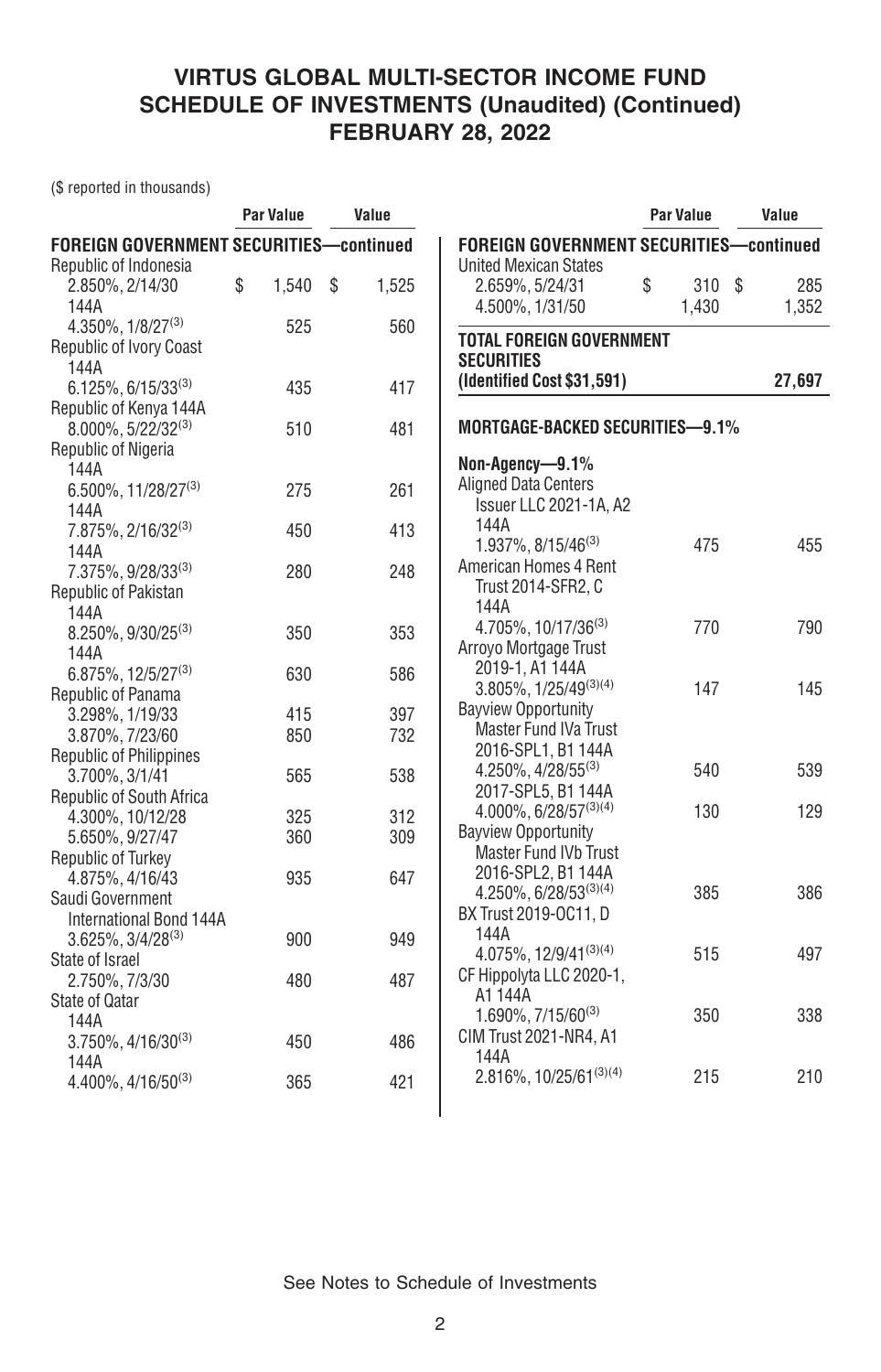(\$ reported in thousands)

|                                                                                            | <b>Par Value</b> | Value     |                                                                                           | <b>Par Value</b> | Value     |
|--------------------------------------------------------------------------------------------|------------------|-----------|-------------------------------------------------------------------------------------------|------------------|-----------|
| Non-Agency-continued<br>CoreVest American<br>Finance Trust 2018-2, A                       |                  |           | Non-Agency-continued<br><b>Preston Ridge Partners</b><br>Mortgage LLC                     |                  |           |
| 144A<br>$4.026\%$ , 11/15/52 <sup>(3)</sup><br><b>Dominion Mortgage Trust</b>              | \$<br>177        | \$<br>180 | 2021-2, A1 144A<br>$2.115\%, 3/25/26^{(3)(4)}$<br>2021-9, A1 144A                         | \$<br>457        | 448<br>\$ |
| 2021-RTL1, A1 144A<br>2.487%, 7/25/27 <sup>(3)(4)</sup>                                    | 570              | 556       | 2.363%, 10/25/26 <sup>(3)(4)</sup><br><b>Progress Residential Trust</b>                   | 255              | 248       |
| <b>Ellington Financial</b><br>Mortgage Trust<br>2019-2, A3 144A                            |                  |           | 2021-SFR6, C 144A<br>$1.855\%, 7/17/38^{(3)}$<br><b>Provident Funding</b>                 | 190              | 178       |
| 3.046%, 11/25/59(3)(4)<br>2021-2, A3 144A                                                  | 62               | 62        | Mortgage Trust 2019-1.<br>A2 144A                                                         |                  |           |
| 1.291%, 6/25/66(3)(4)<br><b>FirstKey Homes Trust</b><br>2020-SFR2, B 144A                  | 412              | 400       | $3.000\%, 12/25/49^{(3)(4)}$<br>Roc Mortgage Trust<br>2021-RTL1, A1 144A                  | 96               | 96        |
| $1.567\%$ , 10/19/37 <sup>(3)</sup><br>JPMorgan Chase<br>Mortgage Trust<br>2014-5. B2 144A | 475              | 453       | 2.487%, 8/25/26(3)(4)<br>Starwood Mortgage<br><b>Residential Trust</b><br>2021-3, A3 144A | 470              | 457       |
| 2.858%, 10/25/29(3)(4)<br>2016-SH1, M2 144A                                                | 163              | 160       | $1.518\%, 6/25/56^{(3)(4)}$<br><b>Towd Point Mortgage</b>                                 | 70               | 68        |
| $3.750\%$ , $4/25/45^{(3)(4)}$<br>2016-SH2, M2 144A                                        | 116              | 115       | Trust<br>2016-4, B1 144A                                                                  |                  |           |
| 3.731%, 12/25/45(3)(4)<br><b>MetLife Securitization</b>                                    | 290              | 289       | $3.817\%$ , $7/25/56^{(3)(4)}$<br>2018-6, A2 144A                                         | 260              | 267       |
| Trust 2019-1A, A1A<br>144A                                                                 |                  |           | $3.750\%, 3/25/58^{(3)(4)}$<br>2017-1, M1 144A                                            | 215              | 220       |
| $3.750\%$ , $4/25/58^{(3)(4)}$<br>Morgan Stanley Bank of<br>America Merrill Lynch          | 190              | 193       | 3.750%, 10/25/56(3)(4)<br><b>Tricon Residential Trust</b><br>2021-SFR1, B 144A            | 265              | 270       |
| Trust 2015-C22, AS<br>3.561%, 4/15/48<br><b>New Residential Mortgage</b>                   | 220              | 221       | $2.244\%, 7/17/38^{(3)}$<br><b>TVC Mortgage Trust</b><br>2020-RTL1, M 144A                | 150              | 144       |
| Loan Trust<br>2016-3A, B1 144A<br>4.000%, 9/25/56(3)(4)                                    | 201              | 207       | $5.193\%$ , 9/25/24 <sup>(3)(4)</sup><br><b>UBS Commercial</b><br>Mortgage Trust          | 500              | 489       |
| 2016-4A, B1A 144A<br>4.500%, 11/25/56(3)(4)<br>OBX Trust 2019-INV1, A3                     | 556              | 584       | 2012-C1, D 144A<br>$5.824\%$ , 5/10/45 <sup>(3)(4)</sup><br><b>VCAT LLC</b>               | 415              | 389       |
| 144A<br>4.500%, 11/25/48(3)(4)<br>Palisades Mortgage Loan                                  | 86               | 87        | 2021-NPL3, A1 144A<br>$1.743\%$ , 5/25/51 <sup>(3)(4)</sup><br>2021-NPL4, A1 144A         | 337              | 330       |
| Trust 2021-RTL1, A1<br>144A                                                                |                  |           | $1.868\%$ , 8/25/51(3)(4)                                                                 | 243              | 236       |
| $2.857\%$ , 6/25/26 <sup>(3)(4)</sup>                                                      | 150              | 148       |                                                                                           |                  |           |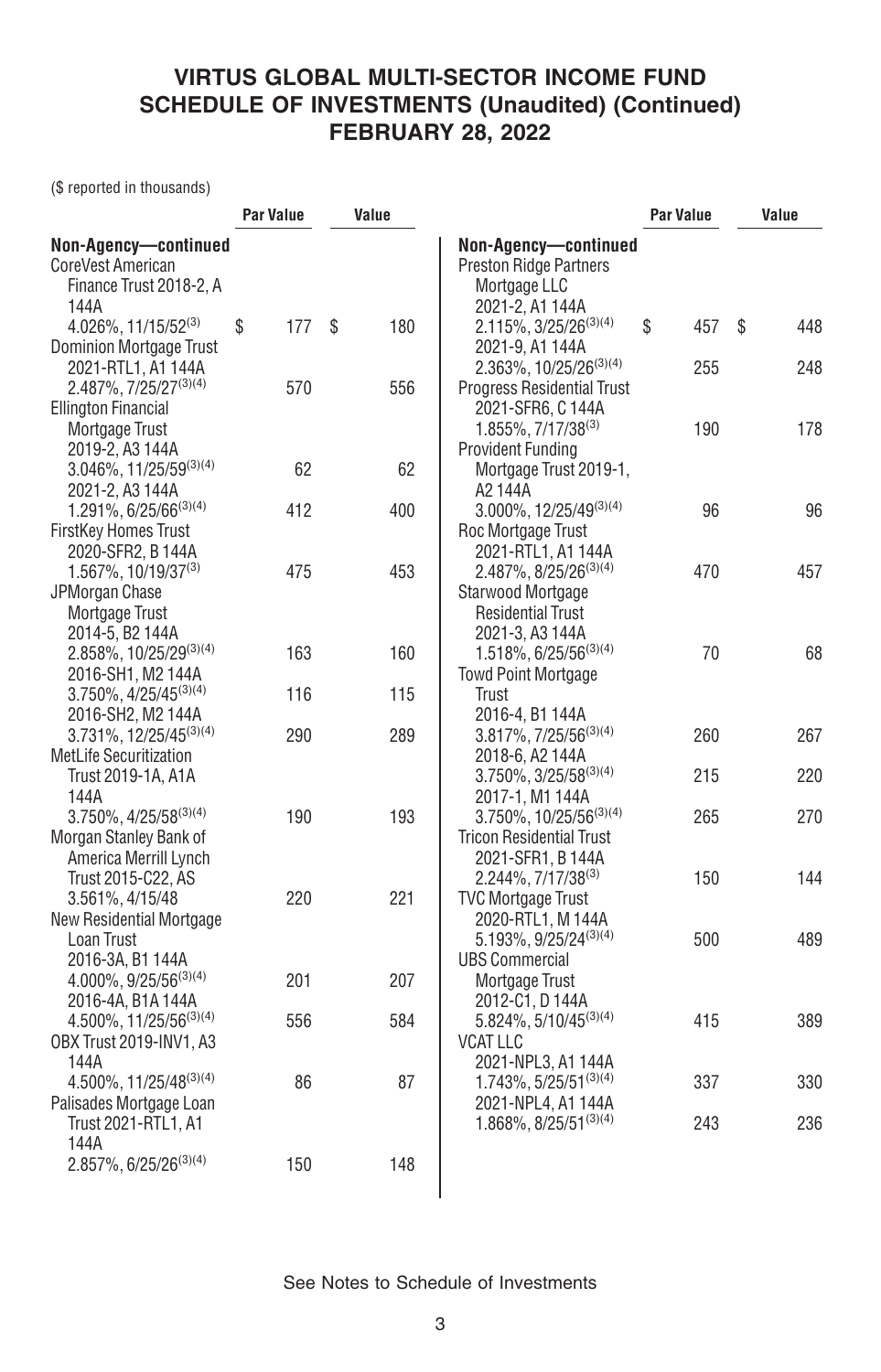(\$ reported in thousands)

|                                                                                                                               | Par Value  | Value  |                                                                                                                                       | <b>Par Value</b> |            | Value        |
|-------------------------------------------------------------------------------------------------------------------------------|------------|--------|---------------------------------------------------------------------------------------------------------------------------------------|------------------|------------|--------------|
| Non-Agency-continued<br>Vericrest Opportunity<br>Loan Trust XCII LLC<br>2021-NPL1, A1 144A                                    |            |        | Automobiles-continued<br><b>GLS Auto Receivables</b><br>Trust 2018-3A, C 144A<br>$4.180\%$ , $7/15/24^{(3)}$                          | \$               | 665        | \$<br>674    |
| $1.893\%, 2/27/51^{(3)(4)}$                                                                                                   | \$<br>315S | 309    | <b>LAD Auto Receivables</b><br>Trust 2021-1A, D 144A                                                                                  |                  |            |              |
| <b>TOTAL MORTGAGE-BACKED</b><br><b>SECURITIES</b><br>(Identified Cost \$11,501)                                               |            | 11,293 | $3.990\%$ , 11/15/29 <sup>(3)</sup><br><b>OneMain Direct Auto</b><br><b>Receivables Trust</b>                                         |                  | 470        | 460          |
| ASSET-BACKED SECURITIES-11.5%<br>Automobiles-5.7%                                                                             |            |        | 2018-1A, C 144A<br>$3.850\%$ , $10/14/25^{(3)}$<br>Prestige Auto Receivables<br>Trust 2019-1A, D 144A                                 |                  | 520        | 521          |
| <b>ACC Trust</b><br>2019-1. B 144A<br>4.470%, 10/20/22(3)                                                                     | 12         | 12     | $3.010\%$ , $8/15/25^{(3)}$<br><b>USASF Receivables LLC</b><br>2020-1A, B 144A                                                        |                  | 525        | 528          |
| 2022-1, C 144A<br>3.240%, 10/20/25(3)<br>Avid Automobile<br>Receivables Trust                                                 | 545        | 538    | $3.220\%$ , 5/15/24 <sup>(3)</sup><br>Veros Automobile<br>Receivables Trust                                                           |                  | 580        | 582          |
| 2019-1, D 144A<br>$4.030\%$ , $7/15/26^{(3)}$<br>Avis Budget Rental Car                                                       | 390        | 395    | 2020-1, B 144A<br>$2.190\%$ , 6/16/25 <sup>(3)</sup>                                                                                  |                  | 474        | 474<br>7,093 |
| Funding LLC (AESOP)<br>2019-2A, D 144A<br>$3.040\%$ , 9/22/25 <sup>(3)</sup><br><b>Exeter Automobile</b><br>Receivables Trust | 480        | 464    | Credit Card-0.9%<br><b>Avant Credit Card Master</b><br>Trust 2021-1A, A 144A<br>1.370%, 4/15/27(3)<br><b>Mission Lane Credit Card</b> |                  | 480        | 465          |
| 2018-4A, D 144A<br>4.350%, 9/16/24(3)<br>FHF Trust 2020-1A, A<br>144A                                                         | 390        | 397    | Master Trust 2021-A, A<br>144A<br>$1.590\%$ , $9/15/26^{(3)}$                                                                         |                  | 605        | 596          |
| 2.590%, 12/15/23(3)<br>First Investors Auto Owner                                                                             | 170        | 171    |                                                                                                                                       |                  |            | 1,061        |
| Trust 2018-1A, D 144A<br>4.110%, 6/17/24 <sup>(3)</sup><br><b>GLS Auto Receivables</b>                                        | 332        | 334    | Other $-4.9%$<br>Agua Finance Trust<br>2017-A, A 144A                                                                                 |                  |            |              |
| <b>Issuer Trust</b><br>2019-4A, C 144A<br>$3.060\%$ , $8/15/25^{(3)}$                                                         | 495        | 500    | $3.720\%$ , 11/15/35 <sup>(3)</sup><br>2020-AA, D 144A<br>7.150%, 7/17/46 <sup>(3)</sup>                                              |                  | 146<br>400 | 147<br>408   |
| 2020-3A, D 144A<br>$2.270\%$ , 5/15/26 <sup>(3)</sup><br>2020-3A, E 144A                                                      | 480        | 481    | Arby's Funding LLC<br>2020-1A, A2 144A<br>3.237%, 7/30/50(3)                                                                          |                  | 473        | 466          |
| $4.310\%, 7/15/27^{(3)}$                                                                                                      | 550        | 562    |                                                                                                                                       |                  |            |              |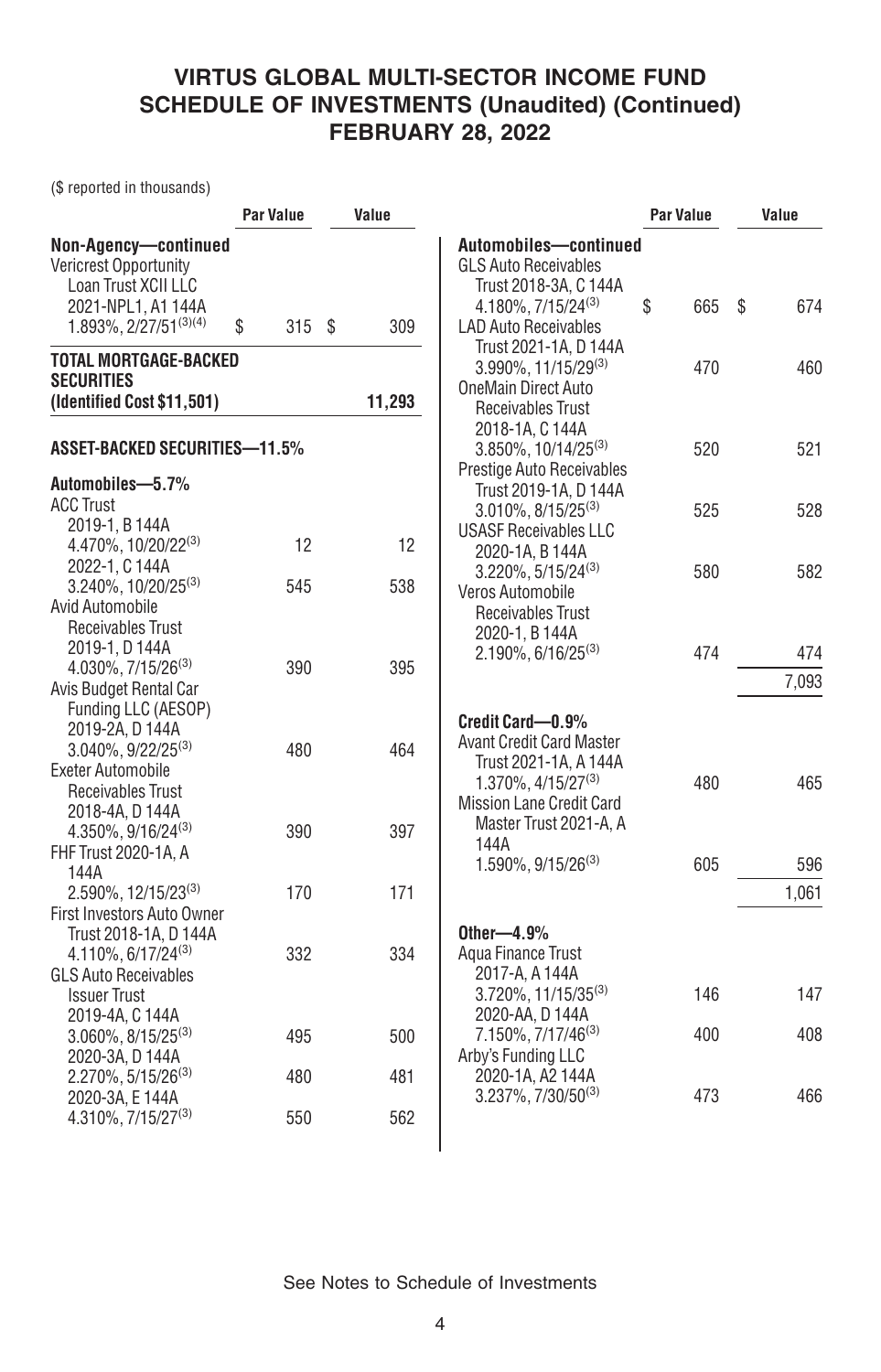(\$ reported in thousands)

|                                     | Par Value | Value     |                                        | <b>Par Value</b> | Value  |
|-------------------------------------|-----------|-----------|----------------------------------------|------------------|--------|
| Other-continued                     |           |           | Other-continued                        |                  |        |
| <b>Business Jet</b>                 |           |           | TRP LLC 2021-1, A 144A                 |                  |        |
| <b>Securities LLC</b>               |           |           | $2.070\%$ , 6/19/51 <sup>(3)</sup>     | \$<br>322S       | 309    |
| 2019-1, A 144A                      |           |           | VFI ABS LLC 2022-1A, B                 |                  |        |
| $4.212\%$ , $7/15/34^{(3)}$         | \$<br>138 | \$<br>137 | 144A                                   |                  |        |
| 2020-1A, A 144A                     |           |           | $3.040\%$ , $7/24/28^{(3)}$            | 585              | 585    |
| $2.981\%$ , 11/15/35 <sup>(3)</sup> | 231       | 231       |                                        |                  | 6,119  |
| Diamond Resorts Owner               |           |           |                                        |                  |        |
| Trust 2017-1A, A 144A               |           |           | <b>TOTAL ASSET-BACKED SECURITIES</b>   |                  |        |
| $3.270\%$ , 10/22/29 <sup>(3)</sup> | 98        | 98        | (Identified Cost \$14,274)             |                  | 14,273 |
| <b>FAT Brands Royalty LLC</b>       |           |           |                                        |                  |        |
| 2021-1A, A2 144A                    |           |           | <b>CORPORATE BONDS AND NOTES-67.8%</b> |                  |        |
| 4.750%, 4/25/51 <sup>(3)</sup>      | 480       | 472       |                                        |                  |        |
| Jersey Mike's Funding               |           |           | <b>Communication Services-4.3%</b>     |                  |        |
| 2019-1A, A2 144A                    |           |           | Altice France Holding S.A.             |                  |        |
| $4.433\%, 2/15/50^{(3)}$            | 350       | 360       | 144A                                   |                  |        |
| Lendmark Funding Trust              |           |           | $6.000\%$ , 2/15/28 <sup>(3)</sup>     | 200              | 177    |
| 2021-1A, A 144A                     |           |           | Altice France S.A.                     |                  |        |
| 1.900%, 11/20/31(3)                 | 480       | 459       | 144A                                   |                  |        |
| <b>Mariner Finance Issuance</b>     |           |           | 5.125%, 7/15/29(3)                     | 285              | 258    |
| Trust 2020-AA, A 144A               |           |           | 144A                                   |                  |        |
| $2.190\%$ , $8/21/34^{(3)}$         | 480       | 476       | 5.500%, 10/15/29 <sup>(3)</sup>        | 200              | 183    |
| <b>NMEF Funding LLC</b>             |           |           | Cable Onda S.A. 144A                   |                  |        |
| 2019-A, C 144A                      |           |           | $4.500\%$ , $1/30/30^{(3)}$            | 725              | 688    |
| $3.300\%$ , $8/17/26^{(3)}$         | 415       | 416       | <b>Clear Channel Outdoor</b>           |                  |        |
| Oasis LLC 2020-2A, A                |           |           | Holdings, Inc. 144A                    |                  |        |
| 144A                                |           |           | 7.750%, 4/15/28 <sup>(3)</sup>         | 5                | 5      |
| $4.262\%$ , $5/15/32^{(3)}$         | 110       | 110       | CommScope, Inc.                        |                  |        |
| <b>Octane Receivables Trust</b>     |           |           | 144A 7.125%, 7/1/28 <sup>(3)</sup>     | 275              | 259    |
| 2019-1A, A 144A                     |           |           | 144A 4.750%, 9/1/29 <sup>(3)</sup>     | 95               | 89     |
| $3.160\%$ , $9/20/23^{(3)}$         | 25        | 25        | CT Trust 144A                          |                  |        |
| Oportun Funding XIV LLC             |           |           | $5.125\%$ , $2/3/32^{(3)}$             | 550              | 551    |
| 2021-A, B 144A                      |           |           | Directy Financing LLC                  |                  |        |
| $1.760\%$ , $3/8/28^{(3)}$          | 580       | 574       | 144A                                   |                  |        |
| <b>Planet Fitness Master</b>        |           |           | $5.875\%$ , $8/15/27^{(3)}$            | 90               | 90     |
| Issuer LLC 2018-1A,                 |           |           | DISH DBS Corp.                         |                  |        |
| A2II 144A                           |           |           | 7.750%, 7/1/26                         | 175              | 177    |
| 4.666%, 9/5/48(3)                   | 522       | 530       | <b>Frontier Communications</b>         |                  |        |
| Trinity Rail Leasing LLC            |           |           | Holdings LLC 144A                      |                  |        |
| 2019-1A, A 144A                     |           |           | $6.750\%, 5/1/29^{(3)}$                | 395              | 384    |
| 3.820%, 4/17/49 <sup>(3)</sup>      | 313       | 316       |                                        |                  |        |
|                                     |           |           |                                        |                  |        |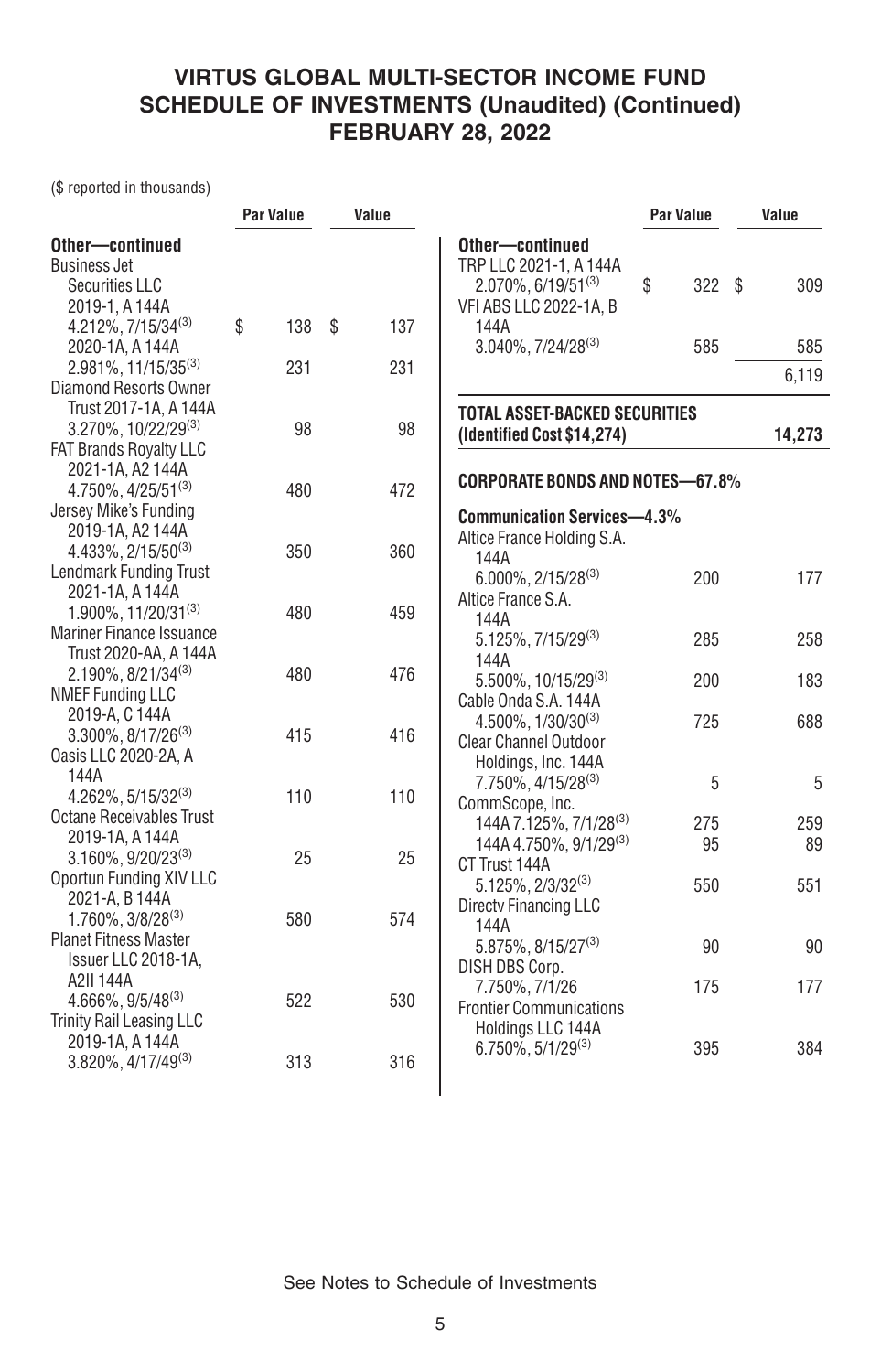(\$ reported in thousands)

|                                                                          | Par Value  | Value        |                                                                                | Par Value | Value     |
|--------------------------------------------------------------------------|------------|--------------|--------------------------------------------------------------------------------|-----------|-----------|
| <b>Communication</b><br>Services-continued<br>Grupo Televisa SAB         |            |              | Consumer<br>Discretionary-continued<br>Clarios Global LP 144A                  |           |           |
| 4.625%, 1/30/26<br>iHeartCommunications,                                 | \$<br>525  | \$<br>554    | $8.500\%$ , 5/15/27 <sup>(3)</sup><br>Cooper-Standard                          | \$<br>260 | \$<br>271 |
| Inc.<br>8.375%, 5/1/27                                                   | 278        | 290          | Automotive, Inc. 144A<br>$13.000\%$ , 6/1/24 <sup>(3)</sup>                    | 275       | 289       |
| Level 3 Financing, Inc.<br>144A<br>$3.625\%$ , $1/15/29^{(3)}$           | 390        | 342          | Dick's Sporting Goods,<br>Inc.<br>3.150%, 1/15/32                              | 270       | 260       |
| McGraw-Hill Education,<br>Inc. 144A                                      |            |              | Dornoch Debt Merger Sub,<br>Inc. 144A                                          |           |           |
| $8.000\%$ , $8/1/29^{(3)}$<br>Millennium Escrow Corp.<br>144A            | 335        | 307          | $6.625\%$ , 10/15/29 <sup>(3)</sup><br>Fertitta Entertainment LLC<br>144A      | 180       | 167       |
| $6.625\%$ , $8/1/26^{(3)}$<br>Northwest Fiber LLC                        | 265        | 256          | 4.625%, 1/15/29(3)<br>Ford Motor Co.                                           | 185       | 177       |
| 144A<br>4.750%, 4/30/27(3)<br>144A                                       | 65         | 60           | 3.250%, 2/12/32<br><b>Hilton Grand Vacations</b><br><b>Borrower Escrow LLC</b> | 125       | 118       |
| $6.000\%$ , 2/15/28 <sup>(3)</sup><br>144A                               | 35         | 31           | 144A<br>$5.000\%$ , 6/1/29 <sup>(3)</sup>                                      | 335       | 328       |
| 10.750%, 6/1/28(3)<br>Telesat Canada 144A                                | 180        | 190          | Jacobs Entertainment, Inc.<br>144A                                             |           |           |
| $6.500\%$ , 10/15/27 <sup>(3)</sup><br>VZ Secured Financing B.V.<br>144A | 190        | 95           | 6.750%, 2/15/29(3)<br><b>Lindblad Expeditions LLC</b><br>144A                  | 195       | 196       |
| $5.000\%$ , $1/15/32^{(3)}$                                              | 400        | 379<br>5,365 | $6.750\%$ , 2/15/27 <sup>(3)</sup><br>M/I Homes, Inc.                          | 180       | 181       |
| <b>Consumer Discretionary-5.1%</b>                                       |            |              | 4.950%, 2/1/28<br>Mclaren Finance plc 144A                                     | 385       | 376       |
| At Home Group, Inc.<br>144A                                              |            |              | 7.500%, 8/1/26 <sup>(3)</sup><br>Metis Merger Sub LLC<br>144A                  | 420       | 418       |
| 4.875%, 7/15/28(3)<br>144A                                               | 45         | 42           | $6.500\%$ , 5/15/29 <sup>(3)</sup><br><b>MGM Growth Properties</b>             | 160       | 149       |
| 7.125%, 7/15/29(3)<br>Brunswick Corp.                                    | 325        | 288          | Operating<br>Partnership LP 144A                                               |           |           |
| 2.400%, 8/18/31<br>Carnival Corp. 144A<br>7.625%, 3/1/26(3)              | 261<br>435 | 239<br>447   | $4.625\%$ , 6/15/25 <sup>(3)</sup><br>Mohegan Gaming &                         | 70        | 72        |
| Carriage Services, Inc.<br>144A                                          |            |              | Entertainment 144A<br>8.000%, 2/1/26(3)                                        | 285       | 288       |
| $4.250\%$ , 5/15/29 <sup>(3)</sup>                                       | 225        | 212          |                                                                                |           |           |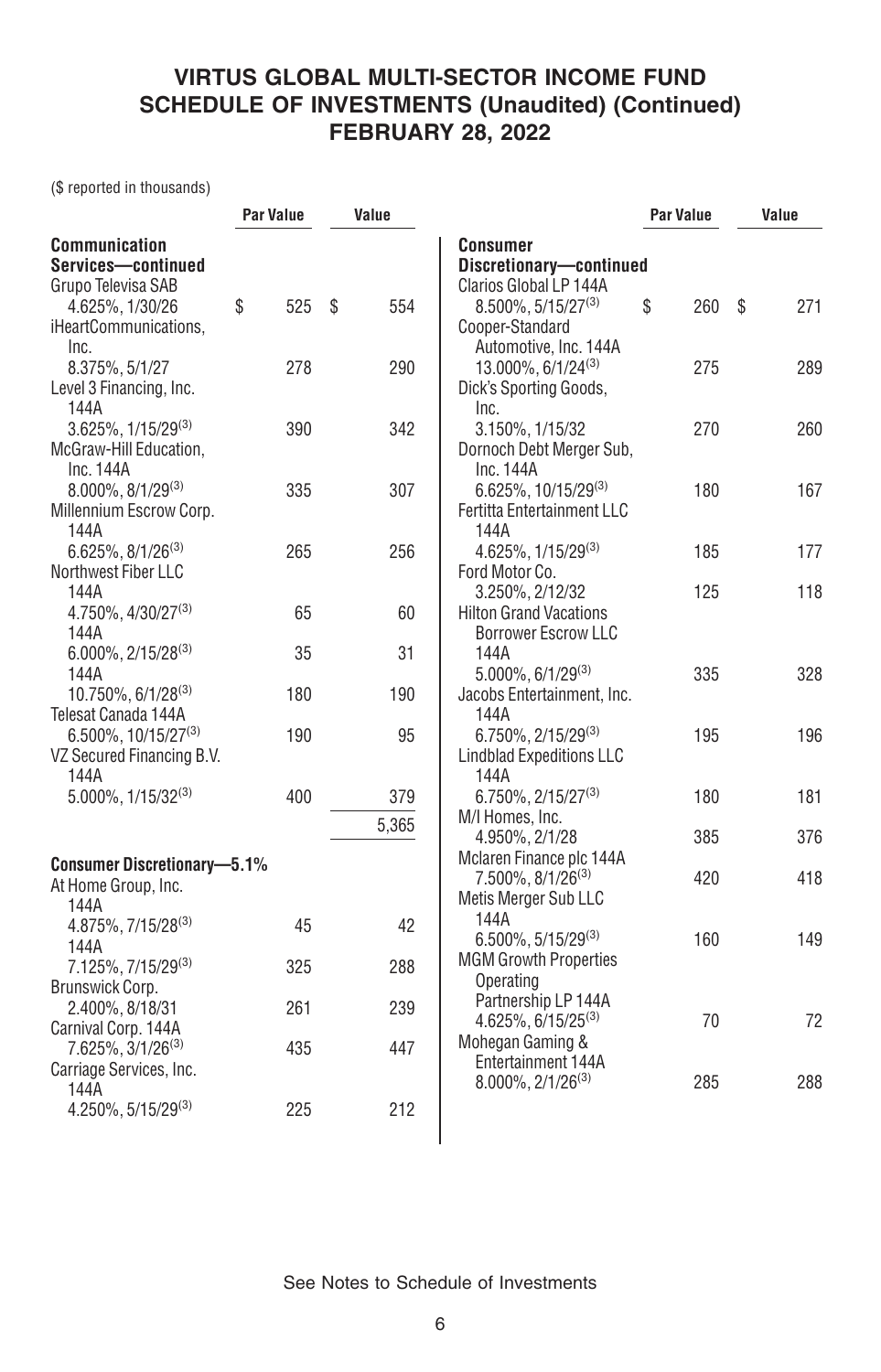(\$ reported in thousands)

|                                                                                                               | Par Value  | Value      |                                                                                                           | Par Value | Value     |
|---------------------------------------------------------------------------------------------------------------|------------|------------|-----------------------------------------------------------------------------------------------------------|-----------|-----------|
| <b>Consumer</b><br>Discretionary-continued<br>NMG Holding Co., Inc.<br>144A                                   |            |            | Energy- $18.9\%$<br>Alliance Resource<br><b>Operating Partners LP</b>                                     |           |           |
| $7.125\%$ , 4/1/26 <sup>(3)</sup><br><b>Premier Entertainment</b><br>Sub LLC 144A                             | \$<br>410  | 422<br>\$  | 144A<br>$7.500\%$ , $5/1/25^{(3)}$<br>Antero Midstream<br>Partners LP 144A                                | \$<br>490 | \$<br>490 |
| $5.625\%$ , $9/1/29^{(3)}$<br>Royal Caribbean Cruises<br>Ltd.                                                 | 305        | 277        | 5.750%, 1/15/28 <sup>(3)</sup><br>Antero Resources Corp.<br>144A                                          | 375       | 381       |
| 144A 4.250%, 7/1/26 <sup>(3)</sup>                                                                            | 15         | 14         | 8.375%, 7/15/26(3)                                                                                        | 101       | 111       |
| 144A<br>$5.500\%$ , $8/31/26^{(3)}$<br>144A                                                                   | 130        | 129        | 144A 7.625%, 2/1/29 <sup>(3)</sup><br>144A 5.375%, 3/1/30 <sup>(3)</sup><br><b>Ascent Resources Utica</b> | 89<br>110 | 96<br>112 |
| 5.375%, 7/15/27 <sup>(3)</sup><br>144A 5.500%, 4/1/28 <sup>(3)</sup><br><b>Scientific Games</b>               | 5<br>25    | 5<br>24    | Holdings LLC 144A<br>8.250%, 12/31/28(3)                                                                  | 275       | 282       |
| Holdings LP 144A<br>$6.625\%, 3/1/30^{(3)}$                                                                   | 30         | 30         | <b>BP Capital Markets plc</b><br>$4.875\%$ <sup>(5)</sup><br>Callon Petroleum Co.                         | 375       | 372       |
| <b>Scientific Games</b><br>International, Inc. 144A<br>$8.250\%$ , 3/15/26 <sup>(3)</sup><br>SeaWorld Parks & | 135        | 141        | 6.125%, 10/1/24<br>144A 8.000%, 8/1/28 <sup>(3)</sup><br><b>Calumet Specialty</b>                         | 218<br>15 | 217<br>16 |
| Entertainment, Inc.<br>144A<br>5.250%, 8/15/29(3)                                                             | 275        | 268        | <b>Products Partners LP</b><br>144A<br>$8.125\%$ , $1/15/27^{(3)}$                                        | 285       | 283       |
| Tenneco, Inc. 144A<br>5.125%, 4/15/29 <sup>(3)</sup><br>Weekley Homes LLC 144A                                | 260        | 261        | Citgo Petroleum Corp.<br>144A<br>7.000%, 6/15/25(3)                                                       | 95        | 95        |
| 4.875%, 9/15/28(3)                                                                                            | 270        | 257        | Coronado Finance Pty Ltd.<br>144A                                                                         |           |           |
|                                                                                                               |            | 6,346      | 10.750%, 5/15/26(3)<br>CrownRock LP 144A                                                                  | 255       | 274       |
| <b>Consumer Staples-0.8%</b><br><b>Central American Bottling</b>                                              |            |            | $5.625\%$ , 10/15/25 <sup>(3)</sup><br>CSI Compressco LP 144A                                             | 530       | 536       |
| Corp. 144A<br>5.250%, 4/27/29(3)                                                                              | 295        | 299        | 7.500%, 4/1/25 <sup>(3)</sup><br>Ecopetrol S.A.                                                           | 335       | 331       |
| Turning Point Brands, Inc.<br>144A                                                                            |            |            | 4.625%, 11/2/31<br><b>Energy Transfer LP Series</b>                                                       | 750       | 672       |
| 5.625%, 2/15/26 <sup>(3)</sup><br>Vector Group Ltd. 144A<br>$5.750\%$ , $2/1/29^{(3)}$                        | 365<br>295 | 356<br>272 | Н<br>$6.500\%$ <sup>(5)</sup><br>Fermaca Enterprises S de                                                 | 375       | 371       |
|                                                                                                               |            | 927        | RL de CV 144A<br>$6.375\%$ , 3/30/38 <sup>(3)</sup>                                                       | 1,145     | 1,274     |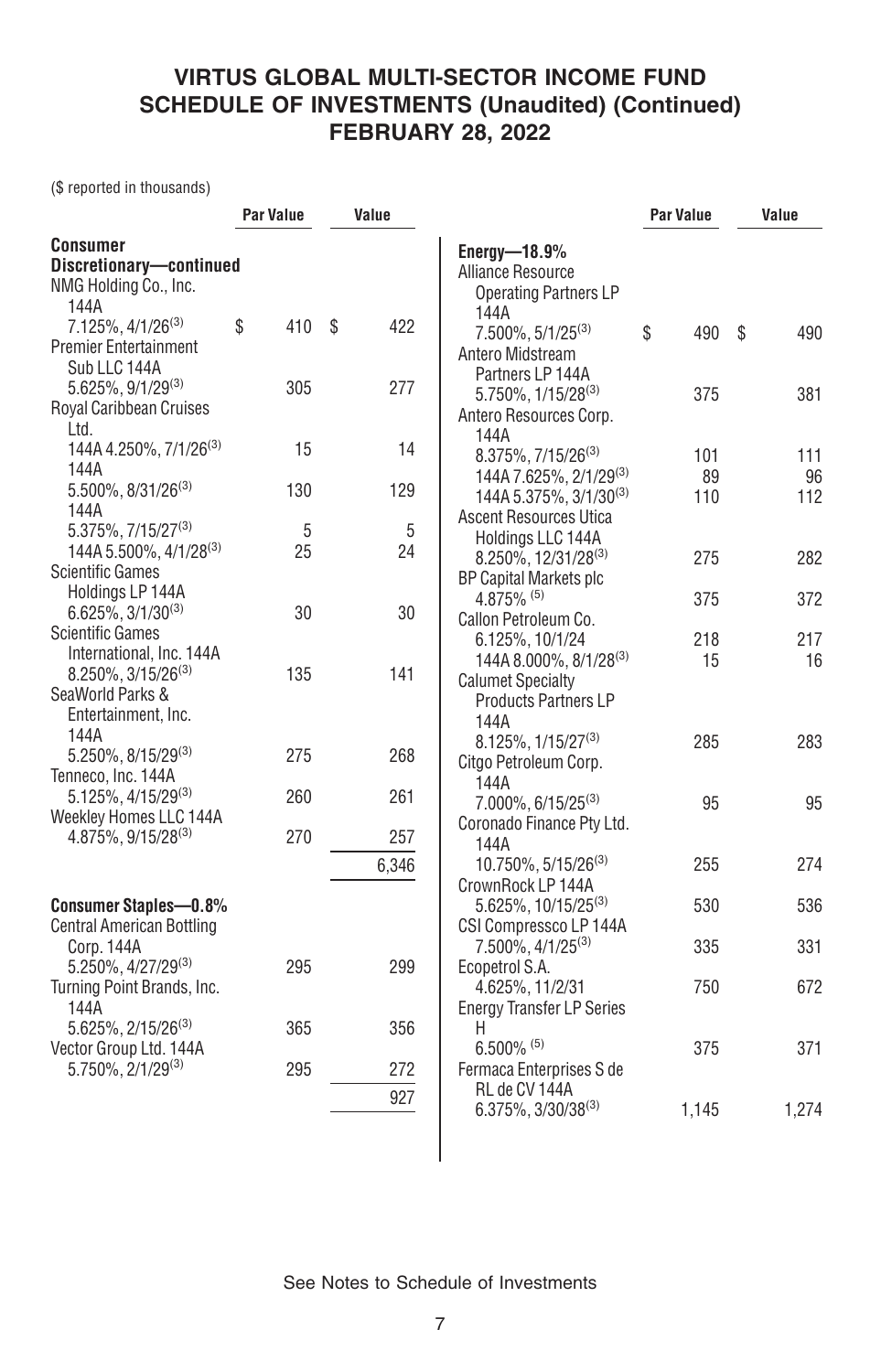(\$ reported in thousands)

|                                          | <b>Par Value</b> | Value          |                                             | Par Value | Value     |
|------------------------------------------|------------------|----------------|---------------------------------------------|-----------|-----------|
| Energy-continued                         |                  |                | Energy-continued                            |           |           |
| <b>Hilcorp Energy I LP</b>               |                  |                | RegS                                        |           |           |
| 144A 5.750%, 2/1/29 <sup>(3)</sup>       | \$<br>305        | \$<br>306      | $6.450\%$ , 5/30/44 <sup>(2)</sup>          | \$<br>815 | \$<br>958 |
| 144A 6.000%, 2/1/31 <sup>(3)</sup>       | 215              | 218            | Petrobras Global Finance                    |           |           |
| <b>International Petroleum</b>           |                  |                | B.V.                                        |           |           |
| Corp. RegS, 144A                         |                  |                | 6.900%, 3/19/49                             | 580       | 579       |
| 7.250%, 2/1/27 <sup>(2)(3)</sup>         | 200              | 199            | Petroleos de Venezuela                      |           |           |
| KazMunayGas National                     |                  |                | S.A. 144A                                   |           |           |
| Co., JSC                                 |                  |                | $6.000\%$ , $5/16/24^{(1)(3)}$              | 1,820     | 68        |
| 144A                                     |                  |                | Petroleos Mexicanos                         |           |           |
| $4.750\%$ , $4/19/27^{(3)}$              | 315              | 324            | 6.500%, 3/13/27                             | 1,730     | 1,777     |
| 144A                                     |                  |                | 5.950%, 1/28/31                             | 825       | 772       |
| 5.750%, 4/19/47 <sup>(3)</sup>           | 640              | 667            | 6.500%, 6/2/41                              | 350       | 295       |
| Kinder Morgan, Inc.                      |                  |                | 7.690%, 1/23/50                             | 595       | 534       |
| 7.750%, 1/15/32                          | 380              | 503            | 6.375%, 1/23/45                             | 1,700     | 1,382     |
| <b>Lundin Energy Finance</b>             |                  |                | 6.350%, 2/12/48                             | 520       | 416       |
| <b>B.V. 144A</b>                         |                  |                | Petronas Capital Ltd. 144A                  |           |           |
| $2.000\%$ , $7/15/26^{(3)}$              | 390              | 377            | $3.500\%$ , $4/21/30^{(3)}$                 | 555       | 568       |
| Magnolia Oil & Gas<br>Operating LLC 144A |                  |                | Plains All American<br>Pipeline LP          |           |           |
| $6.000\%$ , $8/1/26^{(3)}$               | 290              | 297            |                                             | 460       | 462       |
| Mesquite Energy, Inc.                    |                  |                | 3.800%, 9/15/30<br>Reliance Industries Ltd. |           |           |
| 144A                                     |                  |                | 144A                                        |           |           |
| 7.250%, 2/15/23(3)(6)                    | 135              | $\overline{2}$ | $2.875\%$ , $1/12/32^{(3)}$                 | 760       | 711       |
| Nabors Industries Ltd.                   |                  |                | Rockcliff Energy II LLC                     |           |           |
| 144A                                     |                  |                | 144A                                        |           |           |
| $7.250\%$ , $1/15/26^{(3)}$              | 210              | 205            | 5.500%, 10/15/29(3)                         | 10        | 10        |
| Nabors Industries, Inc.                  |                  |                | Saudi Arabian Oil Co. 144A                  |           |           |
| 144A                                     |                  |                | 2.250%, 11/24/30 <sup>(3)</sup>             | 950       | 883       |
| 7.375%, 5/15/27 <sup>(3)</sup>           | 65               | 67             | Southwestern Energy Co.                     |           |           |
| Northriver Midstream                     |                  |                | 5.375%, 2/1/29                              | 240       | 247       |
| Finance LP 144A                          |                  |                | State Oil Co. of the                        |           |           |
| 5.625%, 2/15/26(3)                       | 275              | 276            | Azerbaijan Republic                         |           |           |
| Occidental Petroleum                     |                  |                | RegS                                        |           |           |
| Corp.                                    |                  |                | $6.950\%, 3/18/30^{(2)}$                    | 625       | 726       |
| 5.500%, 12/1/25                          | 10               | 11             | Transocean, Inc. 144A                       |           |           |
| 6.625%, 9/1/30                           | 195              | 227            | 11.500%, 1/30/27 <sup>(3)</sup>             | 9         | 9         |
| 6.125%, 1/1/31                           | 430              | 489            | Transportadora de Gas del                   |           |           |
| Odebrecht Oil & Gas                      |                  |                | Peru S.A. 144A                              |           |           |
| Finance Ltd. 144A                        |                  |                | $4.250\%$ , $4/30/28^{(3)}$                 | 1,350     | 1,387     |
| $0.000\%$ (3)(5)(6)                      | 154              | $-^{(7)}$      | <b>USA Compression</b>                      |           |           |
| Parsley Energy LLC 144A                  |                  |                | Partners LP                                 |           |           |
| $4.125\%$ , $2/15/28^{(3)}$              | 210              | 213            | 6.875%, 4/1/26                              | 220       | 221       |
| Pertamina Persero PT                     |                  |                |                                             |           |           |
| 144A 2.300%, 2/9/31 <sup>(3)</sup>       | 1,075            | 961            |                                             |           |           |
|                                          |                  |                |                                             |           |           |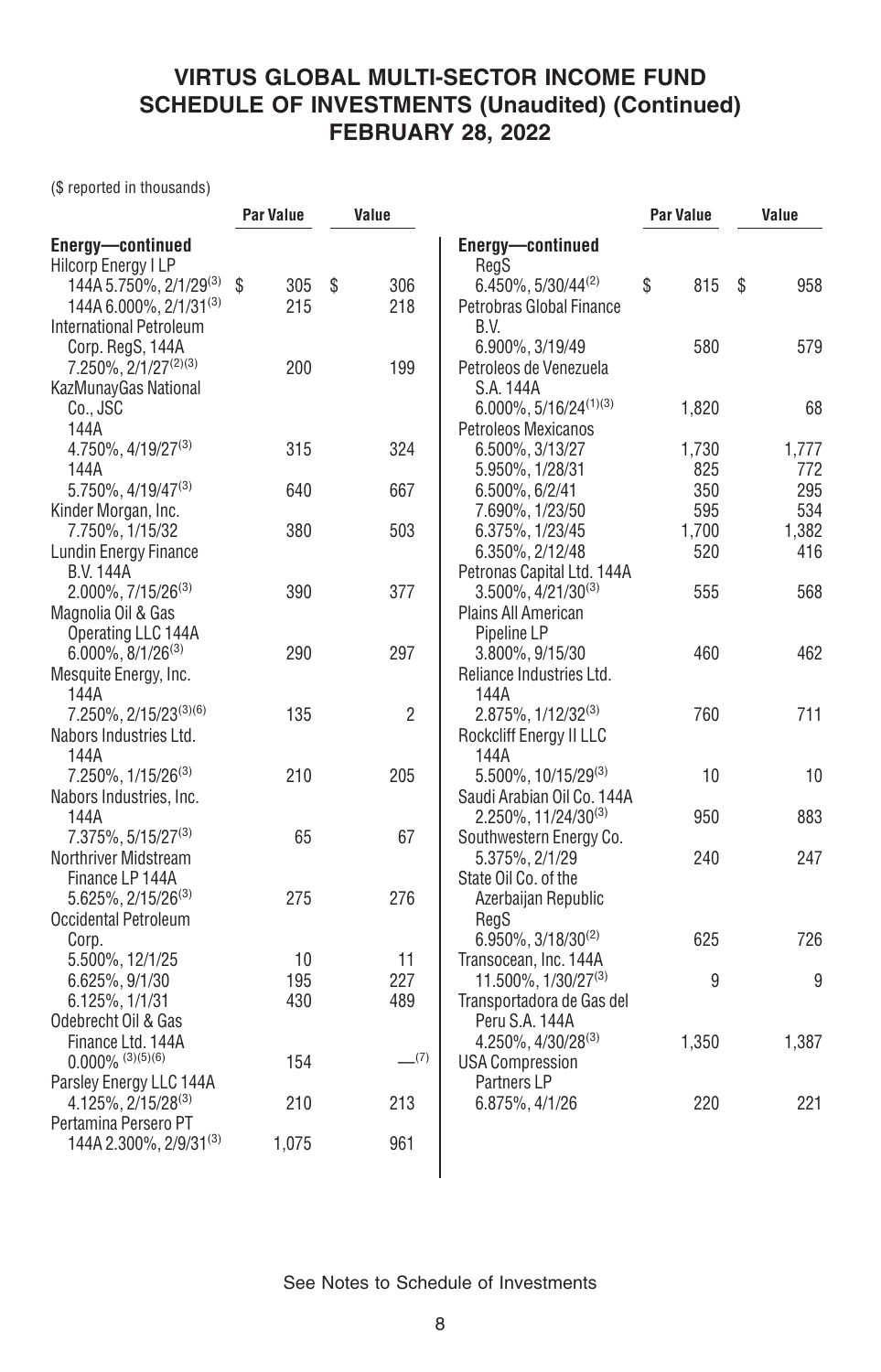(\$ reported in thousands)

| <b>Par Value</b>               | Value                    |                                                                       | Par Value                                                                                                                                                                                                                                                                                                               | Value     |
|--------------------------------|--------------------------|-----------------------------------------------------------------------|-------------------------------------------------------------------------------------------------------------------------------------------------------------------------------------------------------------------------------------------------------------------------------------------------------------------------|-----------|
|                                |                          | Financials-continued<br><b>Blackstone Private Credit</b><br>Fund 144A |                                                                                                                                                                                                                                                                                                                         |           |
| \$<br>260                      | \$<br>257                | 2.625%, 12/15/26(3)                                                   | \$<br>200                                                                                                                                                                                                                                                                                                               | \$<br>186 |
|                                |                          | 5.625%, 5/15/30                                                       | 452                                                                                                                                                                                                                                                                                                                     | 516       |
|                                |                          | 144A                                                                  |                                                                                                                                                                                                                                                                                                                         |           |
| 620                            | 618                      | 5.875%, 4/15/29(3)<br>Charles Schwab Corp.<br>(The) Series H          | 340                                                                                                                                                                                                                                                                                                                     | 316       |
| 606                            | 610                      | 4.000% $(5)$                                                          | 490                                                                                                                                                                                                                                                                                                                     | 454       |
| 524                            | 500                      | $4.875\%$ , $1/15/27^{(3)}$<br>Cobra Acquisition Co. LLC              | 415                                                                                                                                                                                                                                                                                                                     | 429       |
| 755                            | 799                      | 6.375%, 11/1/29(3)<br>Doric Nimrod Air Alpha                          | 180                                                                                                                                                                                                                                                                                                                     | 165       |
| 560                            | 562                      | 2013-1, A 144A<br>5.250%, 5/30/23(3)                                  | 143                                                                                                                                                                                                                                                                                                                     | 142       |
|                                |                          | Alpha Pass-Through<br>Trust 2012-1, A 144A                            |                                                                                                                                                                                                                                                                                                                         |           |
| 200                            | 192                      | Drawbridge Special<br>Opportunities Fund LP                           |                                                                                                                                                                                                                                                                                                                         | 144       |
|                                |                          | $3.875\%$ , $2/15/26^{(3)}$                                           | 585                                                                                                                                                                                                                                                                                                                     | 577       |
| 1,085                          | 1,118                    | 6.250%, 5/15/26                                                       | 480                                                                                                                                                                                                                                                                                                                     | 484       |
| 780                            | 717                      | $3.875\%$ , $8/15/29^{(3)}$<br>Itau Unibanco Holding                  | 730                                                                                                                                                                                                                                                                                                                     | 689       |
| 510                            | 537                      | $3.875\%$ , 4/15/31 <sup>(3)</sup><br>Liberty Mutual Group, Inc.      | 520                                                                                                                                                                                                                                                                                                                     | 487       |
|                                |                          | 4.125%, 12/15/51 <sup>(3)</sup>                                       | 390                                                                                                                                                                                                                                                                                                                     | 373       |
|                                |                          | month LIBOR +                                                         |                                                                                                                                                                                                                                                                                                                         |           |
|                                |                          | $2.294\%$ , 4/20/67 <sup>(4)</sup>                                    | 390                                                                                                                                                                                                                                                                                                                     | 304       |
| BBVA Bancomer S.A. 144A<br>700 | 675                      | 144A<br>$4.500\%$ , $11/7/28^{(3)}$                                   | 750                                                                                                                                                                                                                                                                                                                     | 829       |
| Ally Financial, Inc. Series B  | 990<br>900<br>300<br>395 | 23,517<br>1,017<br>910<br>287<br>359                                  | Brighthouse Financial, Inc.<br>BroadStreet Partners, Inc.<br>Citadel LP 144A<br>144A<br>Pass-Through Trust<br>Doric Nimrod Air Finance<br>$5.125\%, 11/30/22^{(3)}$<br>144A<br>Icahn Enterprises LP<br>Intercorp Peru Ltd. 144A<br>S.A. 144A<br>144A<br>Lincoln National Corp. (3)<br>$2.040\%$ )<br>MDGH-GMTN RSC Ltd. | 144       |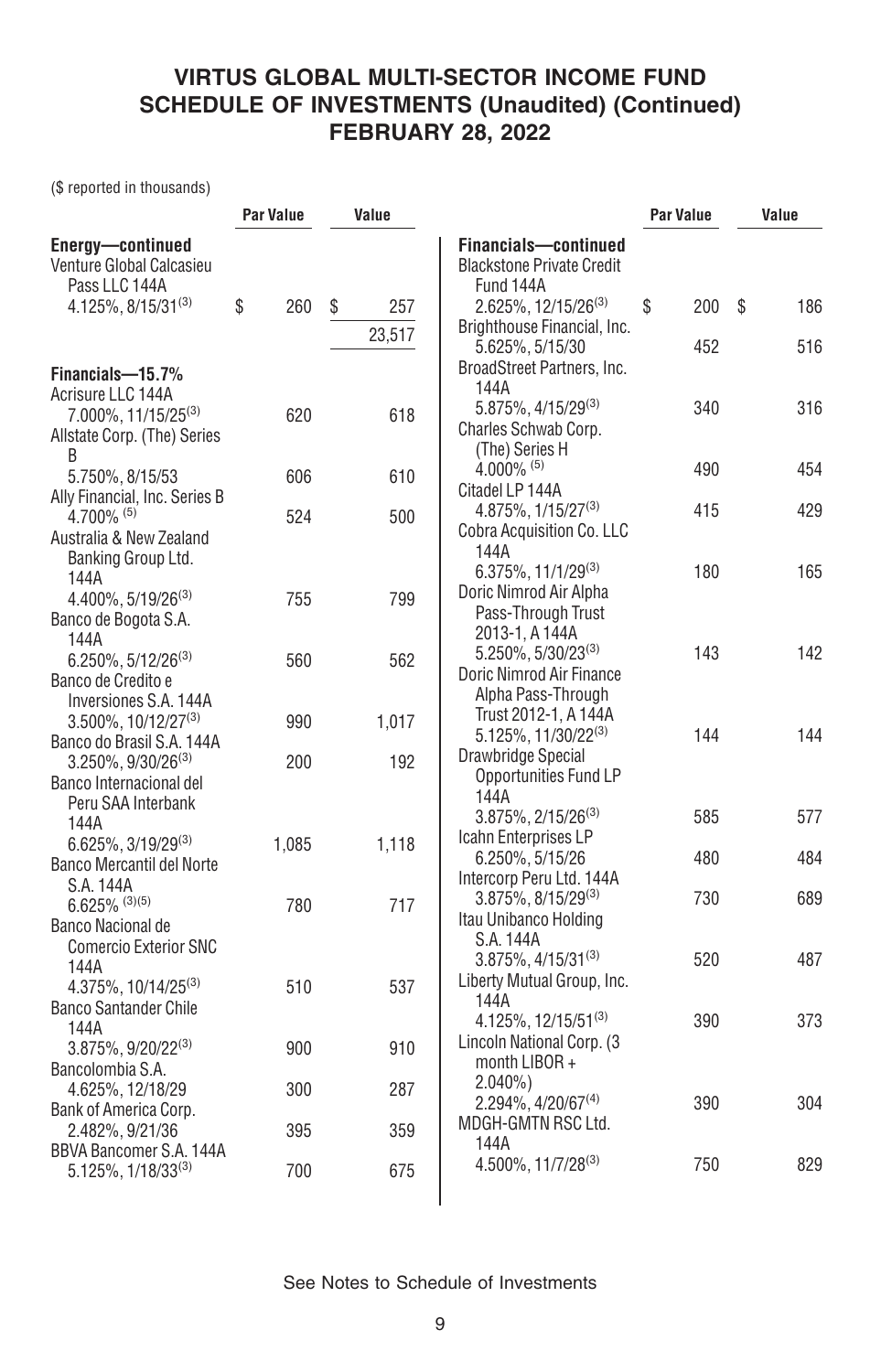(\$ reported in thousands)

|                                                                   | <b>Par Value</b> | Value     |                                                                          | <b>Par Value</b> | Value     |
|-------------------------------------------------------------------|------------------|-----------|--------------------------------------------------------------------------|------------------|-----------|
| Financials-continued<br>MetLife, Inc. Series G                    |                  |           | <b>Health Care-continued</b><br>144A                                     |                  |           |
| $3.850\%$ <sup>(5)</sup><br><b>Midcap Financial Issuer</b>        | \$<br>220        | \$<br>218 | $7.000\%$ , $1/15/28^{(3)}$<br>Bio-Rad Laboratories, Inc.                | \$<br>175        | \$<br>160 |
| Trust 144A<br>$6.500\%$ , $5/1/28^{(3)}$                          | 400              | 390       | 3.700%, 3/15/32<br>Cheplapharm Arzneimittel                              | 100              | 101       |
| Mizuho Financial Group,                                           |                  |           | GmbH 144A<br>$5.500\%$ , $1/15/28^{(3)}$                                 | 400              | 400       |
| Inc.<br>2.721%, 7/16/23                                           | 1,000            | 1,004     | <b>Community Health</b>                                                  |                  |           |
| Navient Corp.<br>5.500%, 3/15/29                                  | 35               | 33        | Systems, Inc. 144A<br>$6.125\%$ , $4/1/30^{(3)}$                         | 275              | 256       |
| OneMain Finance Corp.<br>7.125%, 3/15/26                          | 290              | 314       | DaVita, Inc. 144A<br>$4.625\%$ , 6/1/30 <sup>(3)</sup>                   | 280              | 268       |
| <b>OWL Rock Core Income</b><br>Corp. 144A                         |                  |           | Encompass Health Corp.<br>4.500%, 2/1/28                                 | 270              | 263       |
| 4.700%, 2/8/27(3)<br>Prospect Capital Corp.                       | 365              | 361       | Endo Luxembourg Finance<br>Co. I S.a.r.l. 144A                           |                  |           |
| 3.706%, 1/22/26<br>Santander Holdings USA,                        | 475              | 469       | $6.125\%$ , 4/1/29 <sup>(3)</sup><br>Lannett Co., Inc. 144A              | 160              | 150       |
| Inc.<br>4.400%, 7/13/27                                           | 660              | 695       | 7.750%, 4/15/26 <sup>(3)</sup><br>Mozart Debt Merger Sub.                | 80               | 42        |
| Synovus Financial Corp.<br>5.900%, 2/7/29                         | 350              | 367       | Inc.<br>144A 3.875%, 4/1/29 <sup>(3)</sup>                               | 60               | 57        |
| Ukreximbank Via Biz<br>Finance plc 144A                           |                  |           | 144A<br>$5.250\%$ , $10/1/29^{(3)}$                                      | 15               | 14        |
| $9.625\%, 4/27/22^{(3)}$<br>Wells Fargo & Co. Series              | 72               | 43        | Ortho-Clinical Diagnostics,<br>Inc.                                      |                  |           |
| BB<br>$3.900\%$ <sup>(5)</sup>                                    | 730              | 703       | 144A 7.375%, 6/1/25 <sup>(3)</sup><br>144A 7.250%, 2/1/28 <sup>(3)</sup> | 111<br>67        | 115<br>70 |
|                                                                   |                  | 19,593    | Prime Healthcare                                                         |                  |           |
| Health Care-3.3%<br>Akumin, Inc. 144A                             |                  |           | Services, Inc. 144A<br>7.250%, 11/1/25(3)<br>Surgery Center Holdings,    | 35               | 36        |
| 7.000%, 11/1/25 <sup>(3)</sup><br>Bausch Health Americas,<br>Inc. | 250              | 218       | Inc.<br>144A 6.750%, 7/1/25 <sup>(3)</sup><br>144A                       | 175              | 174       |
| 144A 9.250%, 4/1/26 <sup>(3)</sup><br>144A                        | 155              | 160       | $10.000\%$ , $4/15/27^{(3)}$<br>Team Health Holdings, Inc.               | 230              | 242       |
| 8.500%, 1/31/27 <sup>(3)</sup><br>Bausch Health Cos., Inc.        | 165              | 167       | 144A<br>$6.375\%, 2/1/25^{(3)}$                                          | 230              | 209       |
| 144A 6.125%, 2/1/27 <sup>(3)</sup>                                | 30               | 30        |                                                                          |                  |           |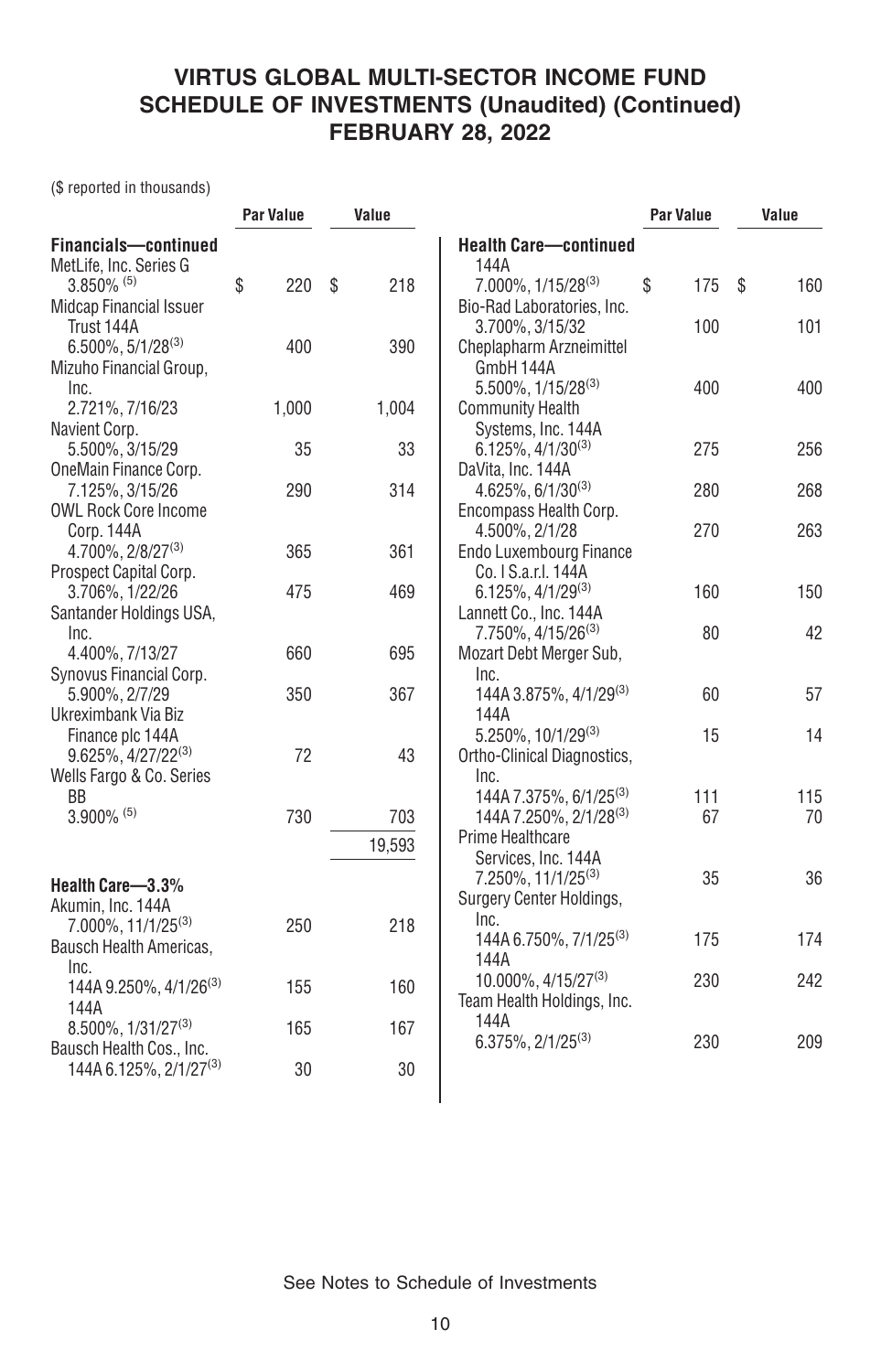(\$ reported in thousands)

|                                                                                              | <b>Par Value</b> | Value            |                                                                                                         | <b>Par Value</b> | Value     |
|----------------------------------------------------------------------------------------------|------------------|------------------|---------------------------------------------------------------------------------------------------------|------------------|-----------|
| <b>Health Care-continued</b><br><b>Teva Pharmaceutical</b><br><b>Finance Netherlands III</b> |                  |                  | Industrials-continued<br>Deluxe Corp. 144A<br>$8.000\%$ , 6/1/29 <sup>(3)</sup><br>OT Merger Corp. 144A | \$<br>140        | \$<br>144 |
| B.V.<br>3.150%, 10/1/26<br>5.125%, 5/9/29<br>Universal Health Services,                      | \$<br>455<br>300 | \$<br>415<br>287 | 7.875%, 10/15/29 <sup>(3)</sup><br>Promontoria Holding 264<br><b>B.V. 144A</b>                          | 90               | 80        |
| Inc. 144A<br>2.650%, 1/15/32(3)                                                              | 315              | 293              | 7.875%, 3/1/27 <sup>(3)</sup><br>Seaspan Corp. 144A                                                     | 275              | 270       |
|                                                                                              |                  | 4,127            | $5.500\%$ , $8/1/29^{(3)}$<br>Sempra Infrastructure                                                     | 30               | 29        |
| Industrials-5.6%<br>Alfa SAB de CV 144A<br>5.250%, 3/25/24(3)                                | 910              | 937              | Partners LP 144A<br>$3.250\%$ , $1/15/32^{(3)}$<br>Standard Industries, Inc.                            | 405              | 384       |
| American Airlines Group,<br>Inc. 144A                                                        |                  |                  | 144A<br>4.375%, 7/15/30(3)<br>Transnet SOC Ltd. 144A                                                    | 295              | 279       |
| $5.000\%$ , 6/1/22 <sup>(3)</sup><br>American Airlines, Inc.                                 | 195              | 196              | 4.000%, 7/26/22(3)                                                                                      | 1,000            | 994       |
| 144A<br>11.750%, 7/15/25 <sup>(3)</sup>                                                      | 505              | 613              |                                                                                                         |                  | 6,961     |
| Avolon Holdings Funding<br>Ltd. 144A                                                         |                  |                  | Information Technology-3.1%<br>Broadcom, Inc.                                                           |                  |           |
| $4.375\%, 5/1/26^{(3)}$<br><b>BCPE Ulysses</b>                                               | 536              | 552              | 4.150%, 11/15/30<br>144A                                                                                | 446              | 468       |
| Intermediate, Inc. PIK<br>144A                                                               |                  |                  | $3.187\%$ , 11/15/36 <sup>(3)</sup><br>CDW LLC                                                          | 24               | 22        |
| $7.750\%$ , $4/1/27^{(3)(8)}$<br>BlueLinx Holdings, Inc.                                     | 300              | 279              | 3.569%, 12/1/31<br>Citrix Systems, Inc.                                                                 | 338              | 328       |
| 144A<br>6.000%, 11/15/29(3)<br>Boeing Co. (The)                                              | 190              | 185              | 3.300%, 3/1/30<br><b>Consensus Cloud</b><br>Solutions, Inc.                                             | 730              | 725       |
| 3.750%, 2/1/50                                                                               | 315              | 293              | 144A                                                                                                    |                  |           |
| 5.930%, 5/1/60<br>Bombardier, Inc. 144A                                                      | 160              | 190              | 6.000%, 10/15/26(3)<br>144A                                                                             | 35               | 35        |
| $6.000\%$ , 2/15/28 <sup>(3)</sup><br><b>British Airways</b>                                 | 130              | 124              | $6.500\%$ , 10/15/28 <sup>(3)</sup><br>Dell International LLC                                           | 55               | 56        |
| Pass-Through Trust<br>2021-1, A 144A                                                         |                  |                  | 8.100%, 7/15/36<br><b>ION Trading Technologies</b>                                                      | 138              | 191       |
| $2.900\%$ , 3/15/35 <sup>(3)</sup><br>Cleaver-Brooks, Inc. 144A                              | 400              | 391              | S.a.r.l. 144A<br>5.750%, 5/15/28(3)                                                                     | 200              | 197       |
| 7.875%, 3/1/23 <sup>(3)</sup><br>CoStar Group, Inc. 144A                                     | 305              | 293              | Kyndryl Holdings, Inc.<br>144A                                                                          |                  |           |
| $2.800\%$ , $7/15/30^{(3)}$<br>CP Atlas Buyer, Inc. 144A                                     | 481              | 458              | $3.150\%$ , 10/15/31 <sup>(3)</sup><br>MicroStrategy, Inc. 144A                                         | 370              | 335       |
| 7.000%, 12/1/28(3)                                                                           | 300              | 270              | $6.125\%, 6/15/28^{(3)}$                                                                                | 280              | 269       |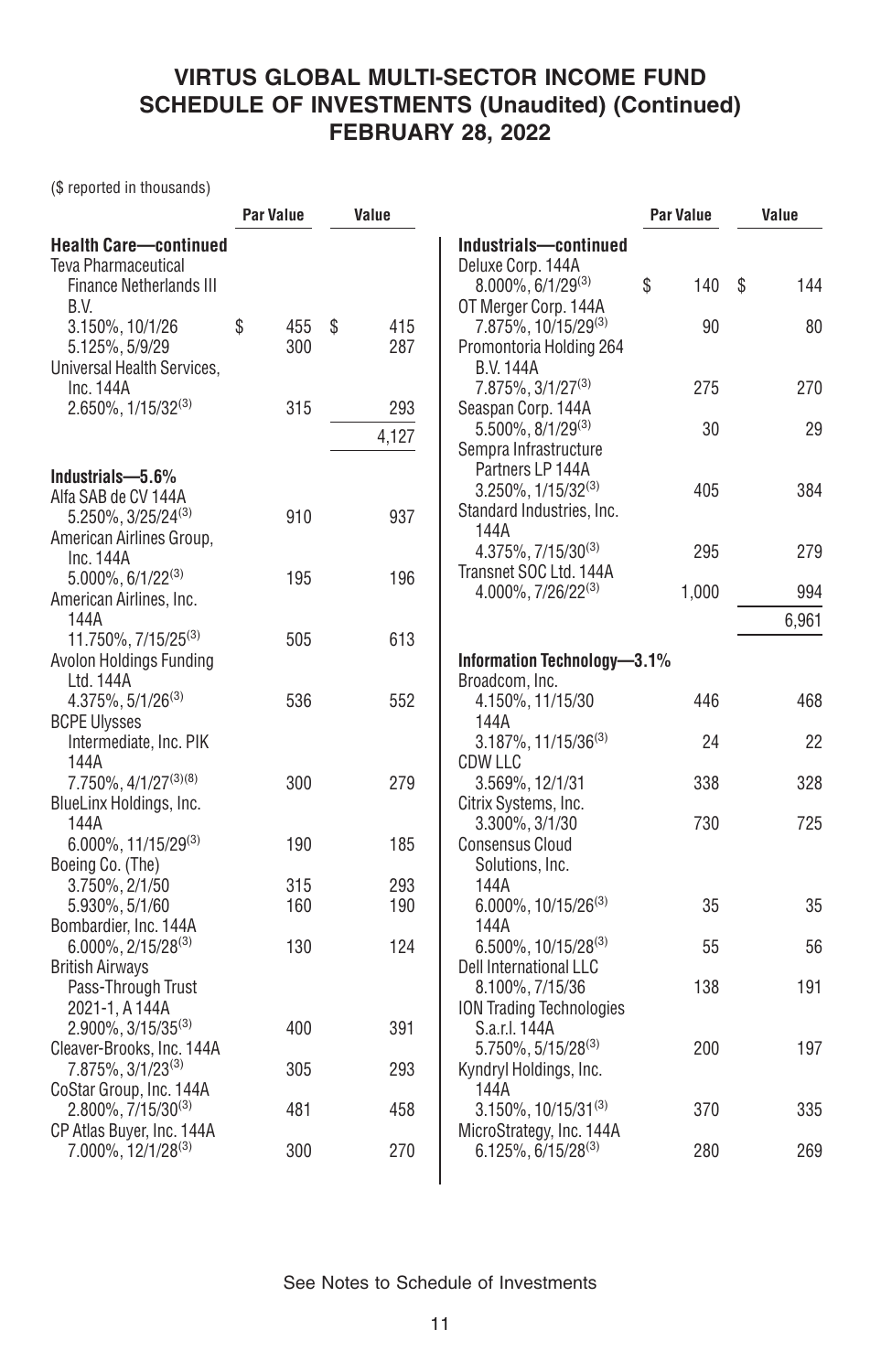(\$ reported in thousands)

|                                                                                           | Par Value | Value    |                                                                                 | <b>Par Value</b> | Value     |
|-------------------------------------------------------------------------------------------|-----------|----------|---------------------------------------------------------------------------------|------------------|-----------|
| <b>Information</b><br>Technology-continued<br>Minerva Merger Sub, Inc.                    |           |          | Materials-continued<br>Taseko Mines Ltd. 144A<br>7.000%, 2/15/26 <sup>(3)</sup> | \$<br>420        | S<br>420  |
| 144A<br>$6.500\%$ , 2/15/30 <sup>(3)</sup><br>Oracle Corp.                                | \$<br>55  | \$<br>53 | Teck Resources Ltd.<br>6.125%, 10/1/35<br>Trident TPI Holdings, Inc.            | 550              | 672       |
| 3.850%, 4/1/60<br>Plantronics, Inc. 144A                                                  | 185       | 160      | 144A 9.250%, 8/1/24 <sup>(3)</sup><br>144A                                      | 200              | 205       |
| 4.750%, 3/1/29 <sup>(3)</sup><br>Rocket Software, Inc.<br>144A                            | 290       | 257      | $6.625\%$ , 11/1/25 <sup>(3)</sup><br><b>WR Grace Holdings LLC</b><br>144A      | 345              | 341       |
| $6.500\%$ , 2/15/29 <sup>(3)</sup><br>SK Hynix, Inc. 144A                                 | 285       | 264      | 5.625%, 8/15/29(3)                                                              | 130              | 124       |
| $2.375\%$ , $1/19/31^{(3)}$                                                               | 585       | 536      |                                                                                 |                  | 7,057     |
|                                                                                           |           | 3,896    | Real Estate-2.8%<br><b>EPR Properties</b>                                       |                  |           |
| Materials-5.7%<br>ARD Finance S.A. PIK<br>144A                                            |           |          | 4.750%, 12/15/26<br>3.600%, 11/15/31<br><b>GLP Capital LP</b>                   | 260<br>95        | 269<br>90 |
| 6.500%, 6/30/27(3)(8)                                                                     | 315       | 302      | 5.750%, 6/1/28                                                                  | 96               | 106       |
| Chemours Co. (The) 144A                                                                   |           |          | 5.300%, 1/15/29                                                                 | 137              | 149       |
| 5.750%, 11/15/28 <sup>(3)</sup>                                                           | 225       | 221      | 3.250%, 1/15/32                                                                 | 47               | 44        |
| Cleveland-Cliffs, Inc. 144A<br>6.750%, 3/15/26 <sup>(3)</sup><br>Eldorado Gold Corp. 144A | 315       | 332      | Iron Mountain, Inc. 144A<br>5.250%, 7/15/30(3)<br>Kite Realty Group Trust       | 480              | 476       |
| $6.250\%$ , $9/1/29^{(3)}$<br>Freeport-McMoRan, Inc.                                      | 325       | 328      | 4.750%, 9/15/30<br><b>Office Properties Income</b>                              | 495              | 533       |
| 5.450%, 3/15/43<br>Glatfelter Corp. 144A                                                  | 300       | 345      | Trust<br>4.500%, 2/1/25                                                         | 690              | 707       |
| 4.750%, 11/15/29(3)<br>Inversiones CMPC S.A.<br>144A                                      | 185       | 176      | Ontario Teachers' Cadillac<br><b>Fairview Properties</b><br>Trust 144A          |                  |           |
| $3.850\%$ , $1/13/30^{(3)}$<br>New Enterprise Stone &                                     | 1,035     | 1,018    | 2.500%, 10/15/31(3)<br><b>Service Properties Trust</b>                          | 285              | 271       |
| Lime Co., Inc. 144A<br>$9.750\%$ , $7/15/28^{(3)}$                                        | 425       | 439      | 4.500%, 3/15/25<br>Uniti Group LP 144A                                          | 745              | 698       |
| Nufarm Australia Ltd.<br>144A                                                             |           |          | 7.875%, 2/15/25(3)                                                              | 180              | 188       |
| 5.000%, 1/27/30(3)<br>OCP S.A.                                                            | 155       | 153      | Utilities—2.5%                                                                  |                  | 3,531     |
| 144A<br>$5.625\%$ , 4/25/24 <sup>(3)</sup><br>144A                                        | 1,500     | 1,545    | <b>CMS Energy Corp.</b><br>4.750%, 6/1/50<br>Eskom Holdings SOC Ltd.            | 460              | 462       |
| $3.750\%$ , 6/23/31 <sup>(3)</sup><br>Suzano Austria GmbH                                 | 200       | 176      | 144A<br>$7.125\%$ , 2/11/25 <sup>(3)</sup>                                      | 940              | 923       |
| 2.500%, 9/15/28                                                                           | 285       | 260      |                                                                                 |                  |           |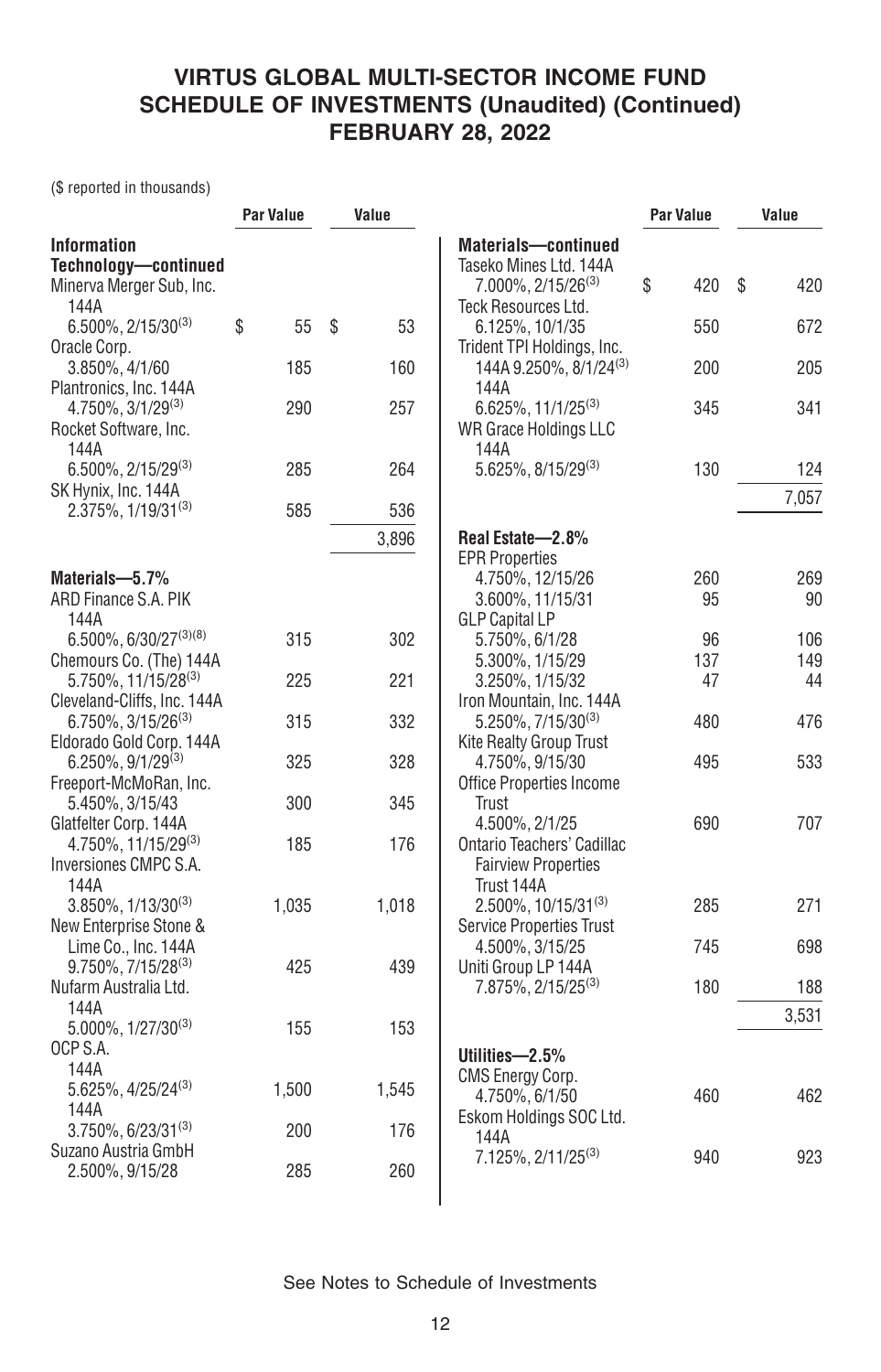(\$ reported in thousands)

|                                                                                                                                                                    | <b>Par Value</b> | Value          |                                                                                                                                         | Par Value | Value    |
|--------------------------------------------------------------------------------------------------------------------------------------------------------------------|------------------|----------------|-----------------------------------------------------------------------------------------------------------------------------------------|-----------|----------|
| Utilities-continued<br>Ferrellgas LP<br>144A 5.375%, 4/1/26 <sup>(3)</sup> \$<br>144A 5.875%, 4/1/29 <sup>(3)</sup><br>Perusahaan Listrik Negara<br><b>PT 144A</b> | 95<br>95         | \$<br>89<br>87 | Aerospace-continued<br>Mileage Plus Holdings,<br>LLC (3 month LIBOR +<br>$5.250\%$<br>$6.250\%, 6/21/27^{(4)}$<br>United AirLines, Inc. | \$<br>340 | S<br>354 |
| $4.125\%, 5/15/27^{(3)}$<br>Southern Co. (The) Series<br>21-A                                                                                                      | 950              | 973            | Tranche B (3 month<br>$LIBOR + 3.750\%)$<br>4.500%, 4/21/28 <sup>(4)</sup>                                                              | 149       | 148      |
| 3.750%, 9/15/51<br>Vistra Corp. 144A                                                                                                                               | 405              | 377            |                                                                                                                                         |           | 1,292    |
| 8.000%, 10/15/26(3)                                                                                                                                                | 180              | 185            | Chemicals-0.9%                                                                                                                          |           |          |
|                                                                                                                                                                    |                  | 3,096          | <b>Bakelite UK Intermediate</b><br>Ltd. (3 month LIBOR +                                                                                |           |          |
| <b>TOTAL CORPORATE BONDS AND</b><br>NOTES                                                                                                                          |                  |                | $4.000\%$ )<br>$0.000\%$ , 2/2/29 <sup>(4)(9)</sup>                                                                                     | 155       | 154      |
| (Identified Cost \$86,908)                                                                                                                                         |                  | 84,416         | <b>CPC Acquisition Corp.</b><br>First Lien (3 month                                                                                     |           |          |
| LEVERAGED LOANS-19.0%                                                                                                                                              |                  |                | $LIBOR + 3.750\%)$<br>4.500%, 12/29/27 <sup>(4)</sup>                                                                                   | 189       | 182      |
| Aerospace-1.0%<br>Air Canada (3 month<br>$LIBOR + 3.500\%)$                                                                                                        |                  |                | Diamond BC B.V. Tranche<br>B (1 month LIBOR +<br>$3.000\%$ )                                                                            |           |          |
| 4.250%, 8/11/28 <sup>(4)</sup><br>Amentum Government<br>Services Holdings LLC<br>Tranche B (3 month                                                                | 50               | 50             | $3.500\%$ , $9/29/28^{(4)}$<br>Herens Holdco S.a.r.l.<br>Tranche B (3 month<br>$LIBOR + 4.000\%)$                                       | 470       | 463      |
| Term SOFR + 4.000%)<br>4.500%, 2/7/29 <sup>(4)</sup><br>American Airlines, Inc. (3)<br>month LIBOR +                                                               | 130              | 129            | $0.000\%$ , $7/3/28^{(4)(9)}$<br>Innophos Holdings, Inc. (1)<br>month LIBOR +<br>$3.750\%$                                              | 105       | 104      |
| 4.750%)<br>5.500%, 4/20/28(4)                                                                                                                                      | 45               | 46             | $3.959\%$ , $2/5/27^{(4)}$                                                                                                              | 250       | 249      |
| Brown Group Holding LLC                                                                                                                                            |                  |                |                                                                                                                                         |           | 1,152    |
| (3 month LIBOR +<br>$2.500\%$<br>$3.000\%$ , 6/7/28 <sup>(4)</sup><br><b>KKR Apple Bidco LLC</b><br>(1 month LIBOR +                                               | 341              | 337            | <b>Consumer Non-Durables-0.7%</b><br>DS Parent, Inc. Tranche B<br>(3 month LIBOR +<br>$5.750\%$                                         |           |          |
| $3.000\%$ )<br>3.500%, 9/22/28 <sup>(4)</sup><br>Second Lien (1 month                                                                                              | 220              | 218            | $6.500\%$ , 12/11/28 <sup>(4)</sup><br>Parfums Holding Co., Inc.<br>First Lien (1 month<br>$LIBOR + 4.000\%)$                           | 185       | 179      |
| $LIBOR + 5.750\%)$<br>$6.250\%$ , 9/21/29 <sup>(4)</sup>                                                                                                           | 10               | 10             | $4.209\%$ , 6/30/24 <sup>(4)</sup>                                                                                                      | 427       | 422      |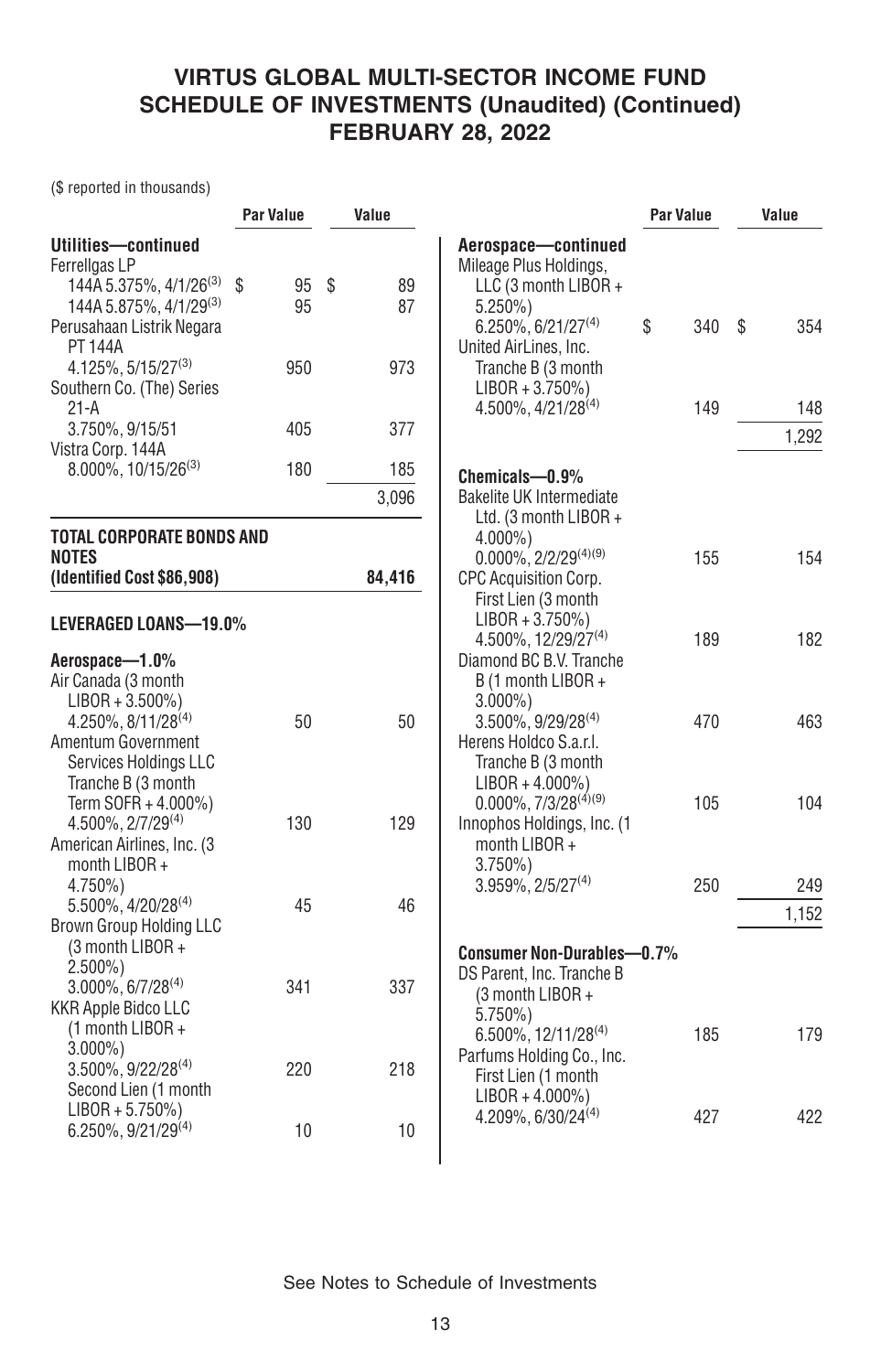(\$ reported in thousands)

|                                                                                                                                         | <b>Par Value</b> | Value            |                                                                                                                                                                                       | <b>Par Value</b> | Value      |
|-----------------------------------------------------------------------------------------------------------------------------------------|------------------|------------------|---------------------------------------------------------------------------------------------------------------------------------------------------------------------------------------|------------------|------------|
| <b>Consumer</b><br>Non-Durables-continued<br>ZEP, Inc. First Lien (12<br>month LIBOR +<br>$4.000\%$ )<br>$5.000\%$ , $8/12/24^{(4)}$    | \$<br>227        | \$<br>219<br>820 | Financial-continued<br>Tranche B-9 (1 month<br>$LIBOR + 3.250\%)$<br>3.459%, 7/31/27(4)<br><b>Blackhawk Network</b><br>Holdings, Inc. First Lien<br>$(1$ month LIBOR +<br>$3.000\%$ ) | \$<br>318        | \$<br>312  |
| Energy- $-1.1\%$                                                                                                                        |                  |                  | $3.209\%$ , 6/15/25 <sup>(4)</sup>                                                                                                                                                    | 189              | 186        |
| Citgo Petroleum Corp.<br>2019, Tranche B (1<br>month LIBOR +<br>$6.250\%$<br>7.250%, 3/28/24 <sup>(4)</sup><br><b>Hamilton Projects</b> | 297              | 295              | Food / Tobacco-0.7%<br>H-Food Holdings LLC (1<br>month LIBOR +<br>3.688%                                                                                                              |                  | 779        |
| Acquiror LLC (3 month<br>$LIBOR + 4.500\%)$<br>5.500%, 6/17/27 <sup>(4)</sup><br><b>Medallion Midland</b>                               | 193              | 191              | 3.896%, 5/23/25 <sup>(4)</sup><br>Shearer's Foods LLC First<br>Lien (1 month LIBOR +<br>$3.500\%$                                                                                     | 214              | 208        |
| Acquisition LP (1 month<br>$LIBOR + 3.750\%)$<br>$4.500\%$ , 10/18/28 <sup>(4)</sup><br>Oryx Midstream Services<br>Permian Basin LLC    | 194              | 191              | $4.250\%$ , 9/23/27 <sup>(4)</sup><br>Triton Water Holdings, Inc.<br>First Lien (3 month<br>$LIBOR + 3.500\%)$<br>$4.000\%$ , $3/31/28^{(4)}$                                         | 312<br>304       | 301<br>296 |
| Tranche B (3 month<br>$LIBOR + 3.250\%)$<br>$3.750\%$ , $10/5/28^{(4)}$                                                                 | 245              | 243              | Forest Prod / Containers-0.6%                                                                                                                                                         |                  | 805        |
| <b>Traverse Midstream</b><br>Partners LLC (3 month<br>Term SOFR + 4.250%)<br>5.250%, 9/27/24 <sup>(4)</sup>                             | 423              | 422<br>1,342     | Anchor Glass Container<br>Corp. 2017 (3 month<br>$LIBOR + 2.750\%)$<br>$3.750\%$ , $12/7/23^{(4)}$<br>Klockner Pentaplast of<br>America, Inc. Tranche B                               | 84               | 72         |
| Financial-0.6%<br><b>Asurion LLC</b><br>Tranche B-3, Second<br>Lien (1 month LIBOR +                                                    |                  |                  | (6 month LIBOR +<br>$4.750\%$<br>$5.554\%$ , 2/12/26 <sup>(4)</sup><br>TricorBraun, Inc. (2 month                                                                                     | 372              | 348        |
| $5.250\%$<br>5.459%, 1/31/28 <sup>(4)</sup><br>Tranche B-4 (1 month                                                                     | 170              | 168              | $LIBOR + 3.250\%)$<br>$3.750\%$ , $3/3/28^{(4)}$                                                                                                                                      | 320              | 314<br>734 |
| $LIBOR + 5.250\%)$<br>5.459%, 1/20/29 <sup>(4)</sup>                                                                                    | 115              | 113              |                                                                                                                                                                                       |                  |            |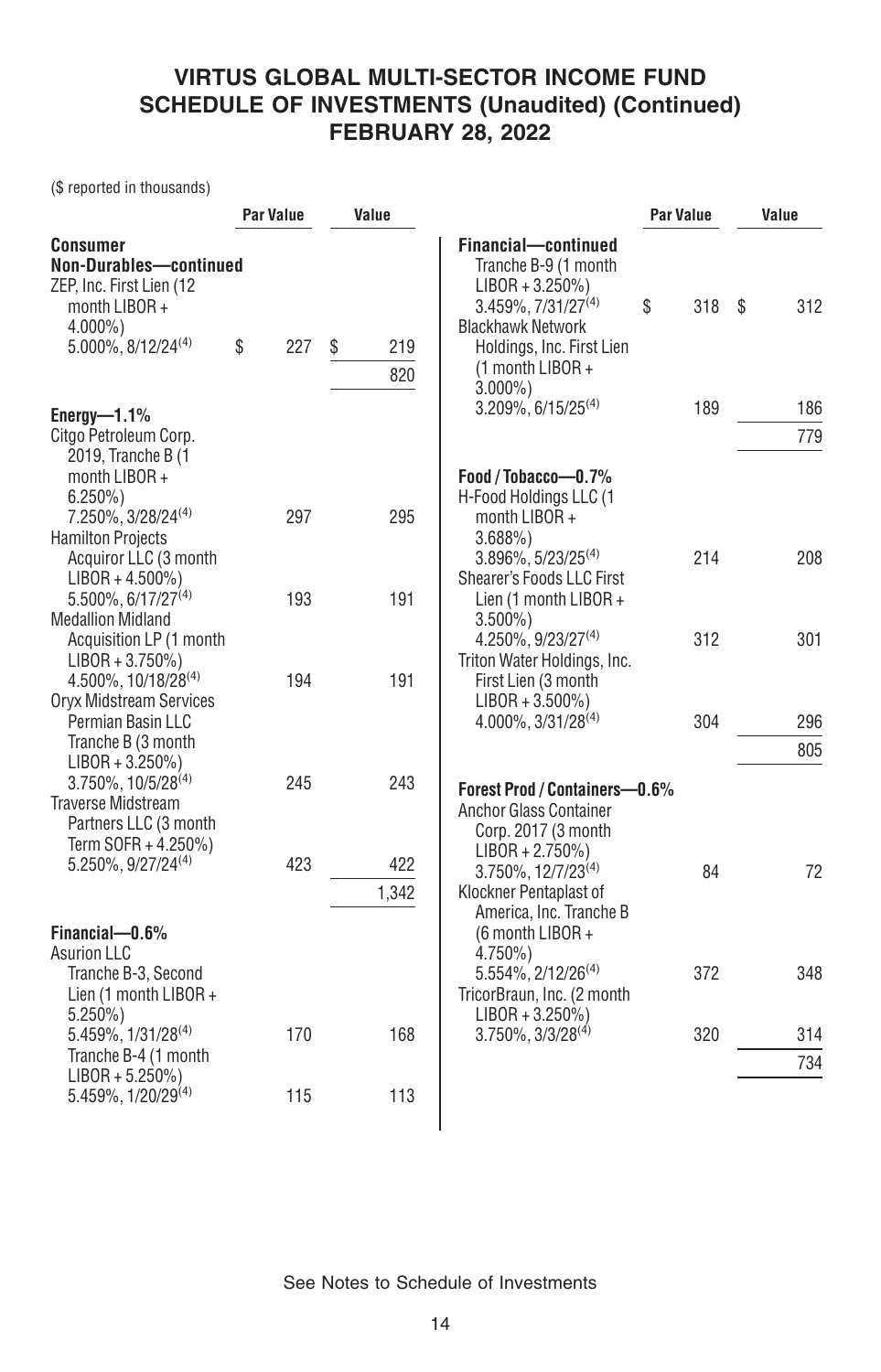(\$ reported in thousands)

|                                                                                                                | <b>Par Value</b> | Value        |                                                                                                                 | <b>Par Value</b> | Value     |
|----------------------------------------------------------------------------------------------------------------|------------------|--------------|-----------------------------------------------------------------------------------------------------------------|------------------|-----------|
| Gaming / Leisure-1.5%<br>Carnival Corp.<br>2021, Tranche B (3<br>month LIBOR +                                 |                  |              | Health Care-3.2%<br>Bausch Health Cos., Inc.<br>Tranche B (3 month<br>$LIBOR + 5.250\%)$                        |                  |           |
| $3.250\%$<br>4.000%, 10/18/28 <sup>(4)</sup><br>Tranche B (3 month<br>$LIBOR + 3.000\%)$                       | \$<br>130        | \$<br>128    | $0.000\%$ , $1/27/27^{(4)(9)}$<br>Envision Healthcare Corp.<br>(1 month LIBOR +<br>$3.750\%$                    | \$<br>135        | 133<br>\$ |
| $3.750\%$ , 6/30/25 <sup>(4)</sup><br><b>ECL Entertainment LLC</b><br>Tranche B (3 month<br>$LIBOR + 7.500\%)$ | 74               | 73           | $3.959\%, 10/10/25^{(4)}$<br>Gainwell Acquisition Corp.<br>Tranche B (3 month<br>$LIBOR + 4.000\%)$             | 185              | 134       |
| $8.250\%, 5/1/28^{(4)}$<br>Fertitta Entertainment LLC<br>Tranche B (1 month<br>Term SOFR + 4.000%)             | 55               | 56           | 4.750%, 10/1/27 <sup>(4)</sup><br>Hunter Holdco 3 Ltd. First<br>Lien (3 month LIBOR +<br>$4.250\%$              | 386              | 384       |
| $4.500\%$ , $1/27/29^{(4)}$<br>Landry's Finance<br>Acquisition Co. 2020 (1<br>month LIBOR +<br>12.000%)        | 145              | 144          | $4.750\%$ , $8/19/28^{(4)}$<br>LifePoint Health, Inc.<br>Tranche B, First Lien (1<br>month LIBOR +<br>$3.750\%$ | 114              | 113       |
| 13.000%, 10/4/23(4)<br>Playa Resorts Holding B.V.<br>$(1$ month LIBOR +<br>$2.750\%)$                          | 30               | 32           | 3.959%, 11/16/25 <sup>(4)</sup><br>LSCS Holdings, Inc. (3<br>month LIBOR +<br>4.500%)                           | 406              | 402       |
| 3.750%, 4/29/24 <sup>(4)</sup><br>Pug LLC<br>Tranche B (1 month<br>$LIBOR + 3.500\%)$                          | 577              | 564          | 5.000%, 11/23/28(4)<br>Medline Borrower LP (1<br>month LIBOR +<br>$3.250\%$                                     | 275              | 273       |
| $3.709\%$ , $2/12/27^{(4)}$<br>Tranche B-2 (1 month<br>$LIBOR + 4.250\%)$<br>4.750%, 2/12/27 <sup>(4)</sup>    | 402<br>54        | 394<br>53    | 3.750%, 10/23/28 <sup>(4)</sup><br>One Call Corp. Tranche B,<br>First Lien (3 month<br>$LIBOR + 5.500\%)$       | 65               | 64        |
| <b>Scientific Games</b><br><b>Holdings LP Tranche</b><br>B-2 (3 month LIBOR +<br>$3.500\%$                     |                  |              | 6.250%, 4/22/27 <sup>(4)</sup><br>PetVet Care Centers LLC<br>2021, First Lien (1<br>month $LIBOR +$             | 413              | 410       |
| $0.000\%$ , 2/4/29 <sup>(4)(9)</sup><br><b>UFC Holdings LLC Tranche</b><br>B-3 (6 month LIBOR +<br>$2.750\%$   | 40               | 40           | $3.500\%$<br>$4.250\%$ , $2/14/25^{(4)}$<br>Phoenix Guarantor, Inc.<br>Tranche B-1 (1 month                     | 103              | 103       |
| $3.500\%$ , $4/29/26^{(4)}$                                                                                    | 399              | 394<br>1,878 | $LIBOR + 3.250\%)$<br>$3.459\%$ , $3/5/26^{(4)}$                                                                | 324              | 319       |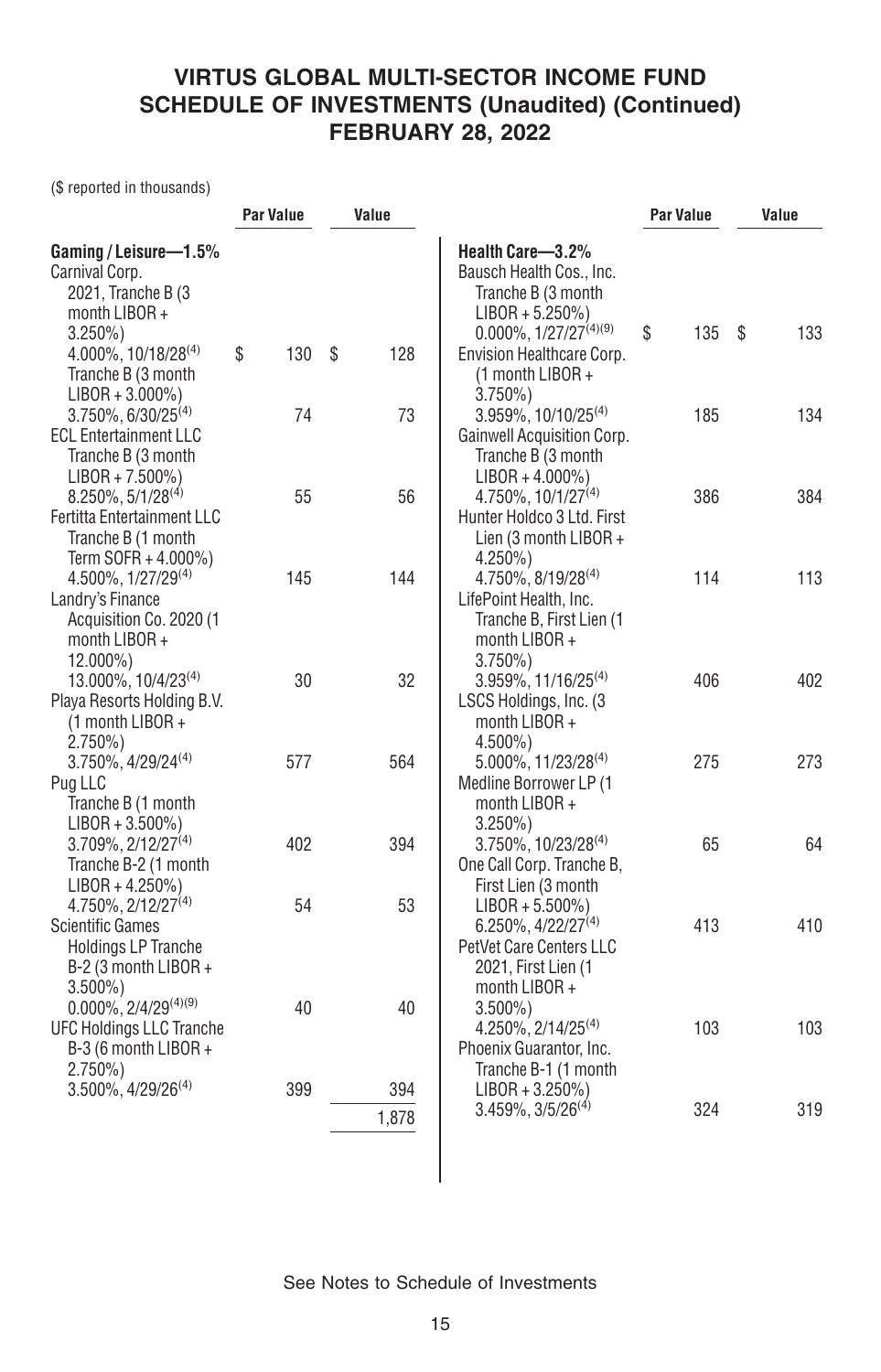(\$ reported in thousands)

|                                                                                                         | <b>Par Value</b> | Value        |                                                                                                        | Par Value | Value    |
|---------------------------------------------------------------------------------------------------------|------------------|--------------|--------------------------------------------------------------------------------------------------------|-----------|----------|
| <b>Health Care-continued</b><br>Tranche B-3 (1 month<br>$LIBOR + 3.500\%)$                              |                  |              | <b>Information</b><br>Technology-continued<br><b>BMC Software</b>                                      |           |          |
| $3.662\%$ , $3/5/26^{(4)}$<br>Pluto Acquisition I, Inc.                                                 | \$<br>451        | \$<br>446    | 2021 (3 month LIBOR +<br>$3.750\%$                                                                     |           |          |
| 2021, First Lien (1<br>month LIBOR +<br>$4.000\%$ )                                                     |                  |              | $3.974\%$ , 10/2/25 <sup>(4)</sup><br>Second Lien (3 month<br>$LIBOR + 5.500\%)$                       | \$<br>279 | 275<br>S |
| 4.209%, 6/22/26 <sup>(4)</sup><br>Southern Veterinary<br>Partners LLC First Lien<br>$(3$ month LIBOR +  | 159              | 157          | $6.000\%$ , 2/27/26 <sup>(4)</sup><br>ConnectWise LLC (3<br>month LIBOR +<br>$3.500\%$                 | 75        | 75       |
| $4.000\%$ )<br>$0.000\%$ , $10/5/27^{(4)(9)}$<br>Sunshine Luxembourg VII<br>S.a.r.l. Tranche B-3 (3     | 115              | 114          | 4.000%, 9/29/28(4)<br>Epicor Software Corp.<br>Tranche C (1 month<br>$LIBOR + 3.250\%)$                | 225       | 223      |
| month LIBOR +<br>$3.750\%$<br>$4.500\%$ , $10/1/26^{(4)}$<br>Surgery Center Holdings,                   | 144              | 143          | 4.000%, 7/30/27 <sup>(4)</sup><br>Project Ruby Ultimate<br>Parent Corp. First Lien<br>(1 month LIBOR + | 267       | 265      |
| Inc. 2021 (1 month<br>$LIBOR + 3.750\%)$<br>4.500%, 8/31/26 <sup>(4)</sup><br>Upstream Newco, Inc.      | 159              | 157          | $3.250\%$<br>$4.000\%$ , 3/10/28 <sup>(4)</sup><br>Quest Software US<br>Holdings, Inc. (3 month        | 283       | 280      |
| 2021 (1 month LIBOR +<br>$4.250\%$<br>4.459%, 11/20/26 <sup>(4)</sup><br>Viant Medical Holdings,        | 190              | 189          | Term SOFR + 4.250%)<br>$4.750\%$ , $1/17/29^{(4)}$<br>RealPage, Inc. First Lien (1<br>month LIBOR +    | 205       | 202      |
| Inc. First Lien (1 month<br>$LIBOR + 3.750\%)$<br>$3.959\%, 7/2/25^{(4)}$                               | 528              | 497<br>4,038 | $3.250\%$<br>3.750%, 4/24/28(4)<br>Sophia LP Tranche B (3)<br>month $LIBOR +$<br>$3.500\%$ )           | 349       | 345      |
| Housing $-0.1\%$<br>Chariot Buyer LLC (1<br>month LIBOR +<br>$3.500\%$ )<br>$4.000\%$ , $11/3/28^{(4)}$ | 180              | 178          | 3.724%, 10/7/27 <sup>(4)</sup><br>UKG, Inc.<br>2021, Second Lien (3<br>month LIBOR +<br>$5.250\%$      | 267       | 264      |
| Information Technology-2.1%<br>Applied Systems, Inc.<br>Second Lien (3 month                            |                  |              | $5.750\%$ , $5/3/27^{(4)}$<br>2021-2, First Lien (3)<br>month LIBOR +<br>$3.250\%$                     | 10        | 10       |
| $LIBOR + 5.500\%)$<br>$6.250\%$ , 9/19/25 <sup>(4)</sup>                                                | 247              | 247          | $3.750\%$ , $5/4/26^{(4)}$                                                                             | 386       | 383      |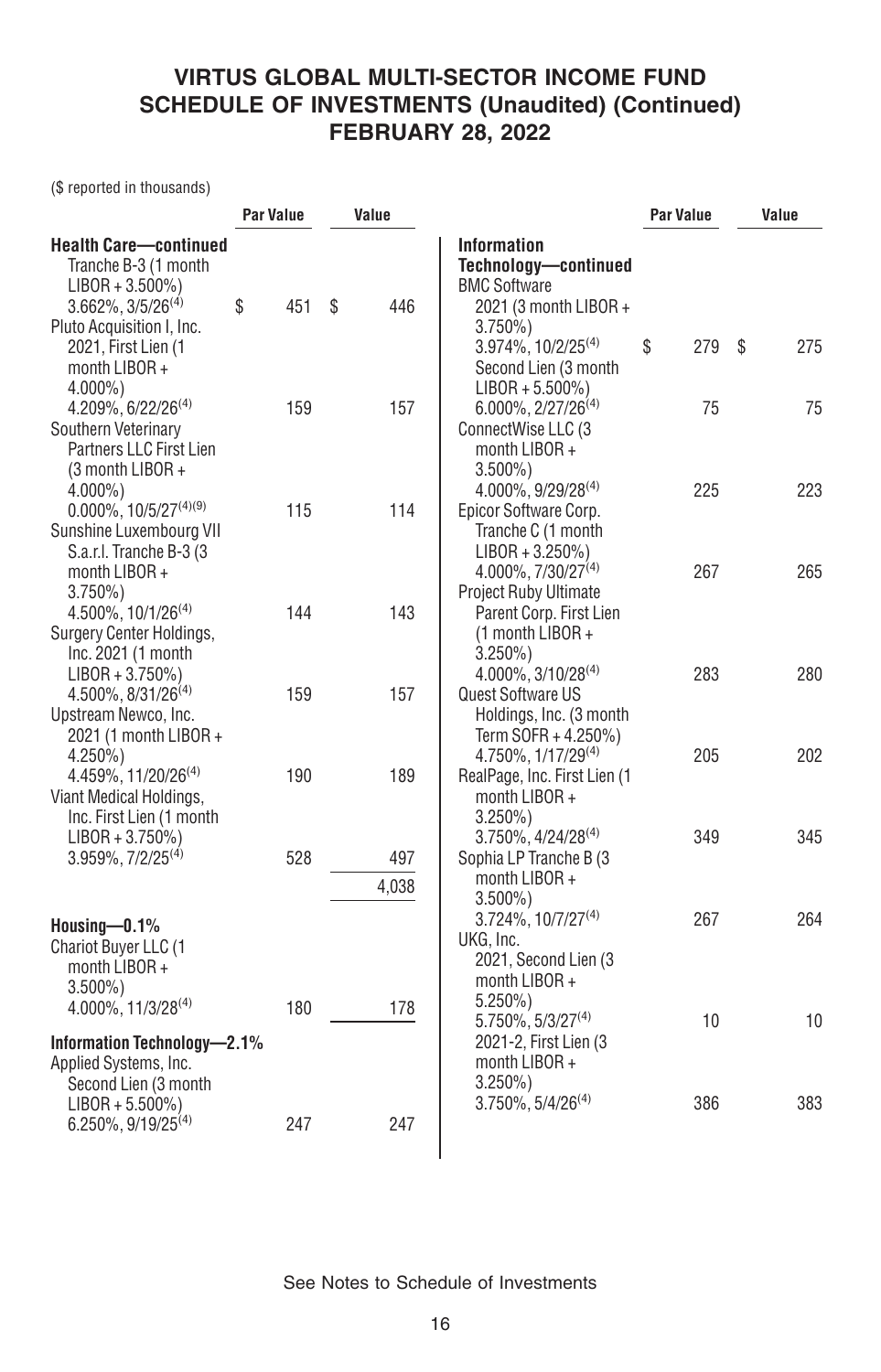(\$ reported in thousands)

|                                                                                                                   | <b>Par Value</b> | Value    |                                                                                                                         | <b>Par Value</b> | Value     |
|-------------------------------------------------------------------------------------------------------------------|------------------|----------|-------------------------------------------------------------------------------------------------------------------------|------------------|-----------|
| <b>Information</b><br>Technology-continued<br>Veritas U.S., Inc. 2021,<br>Tranche B (3 month<br>$LIBOR + 5.000\%$ |                  |          | <b>Media / Telecom - Diversified</b><br>Media-continued<br>McGraw-Hill Education.<br>Inc. (3 month LIBOR +<br>$4.750\%$ |                  |           |
| $6.000\%$ , $9/1/25^{(4)}$                                                                                        | \$<br>80         | \$<br>78 | 5.250%, 7/28/28(4)                                                                                                      | \$<br>243        | \$<br>241 |
|                                                                                                                   |                  | 2,647    | <b>William Morris Endeavor</b><br><b>Entertainment LLC</b>                                                              |                  |           |
| Manufacturing-0.5%                                                                                                |                  |          | Tranche B-1 (1 month                                                                                                    |                  |           |
| Backyard Acquireco, Inc.                                                                                          |                  |          | $LIBOR + 2.750\%)$<br>2.960%, 5/18/25 <sup>(4)</sup>                                                                    | 283              | 275       |
| (3 month LIBOR +<br>$3.750\%$                                                                                     |                  |          |                                                                                                                         |                  | 701       |
| 4.500%, 11/2/27 <sup>(4)</sup>                                                                                    | 257              | 255      |                                                                                                                         |                  |           |
| Filtration Group Corp.<br>2021 (1 month LIBOR +<br>$3.500\%$ )                                                    |                  |          | Media / Telecom -<br>Telecommunications-0.4%<br>CenturyLink, Inc. Tranche                                               |                  |           |
| $4.000\%$ , 10/21/28 <sup>(4)</sup><br>Safe Fleet Holdings LLC<br>2022 (3 month LIBOR +                           | 374              | 371      | B (1 month LIBOR +<br>$2.250\%$<br>$2.459\%, 3/15/27^{(4)}$                                                             | 108              | 105       |
| $3.750\%$                                                                                                         |                  |          | Consolidated                                                                                                            |                  |           |
| $0.000\%$ , 2/17/29 <sup>(4)(9)</sup>                                                                             | 40               | 39       | Communications, Inc.                                                                                                    |                  |           |
|                                                                                                                   |                  | 665      | Tranche B-1 (1 month<br>$LIBOR + 3.500\%)$                                                                              |                  |           |
| <b>Media / Telecom - Cable/Wireless</b><br>Video $-0.1\%$<br>Directy Financing LLC (3)                            |                  |          | 4.250%, 10/2/27 <sup>(4)</sup><br>Numericable U.S. LLC<br>Tranche B-12 (3 month<br>$LIBOR + 3.688\%)$                   | 125              | 123       |
| month $LIBOR +$<br>$5.000\%$ )                                                                                    |                  |          | 3.927%, 1/31/26(4)                                                                                                      | 176              | 173       |
| 5.750%, 8/2/27 <sup>(4)</sup><br>Intelsat Jackson Holdings<br>S.A. Tranche B-5                                    | 142              | 141      | Securus Technologies<br>Holdings, Inc. First Lien<br>(3 month LIBOR +                                                   |                  |           |
| 8.625%, 1/2/24 <sup>(10)</sup>                                                                                    | 1                | 1        | $4.500\%$                                                                                                               | 119              | 114       |
|                                                                                                                   |                  | 142      | $5.500\%$ , 11/1/24 <sup>(4)</sup>                                                                                      |                  | 515       |
| Media / Telecom - Diversified                                                                                     |                  |          |                                                                                                                         |                  |           |
| Media-0.6%<br>Cinemark USA, Inc. (3<br>month LIBOR +                                                              |                  |          | Metals / Minerals-0.2%<br>Covia Holdings LLC (3<br>month LIBOR +<br>$4.000\%$ )                                         |                  |           |
| $1.750\%$<br>$0.000\%$ , 3/31/25 <sup>(4)(9)</sup>                                                                | 191              | 185      | $0.000\%$ , 7/31/26 <sup>(4)(9)</sup>                                                                                   | 185              | 183       |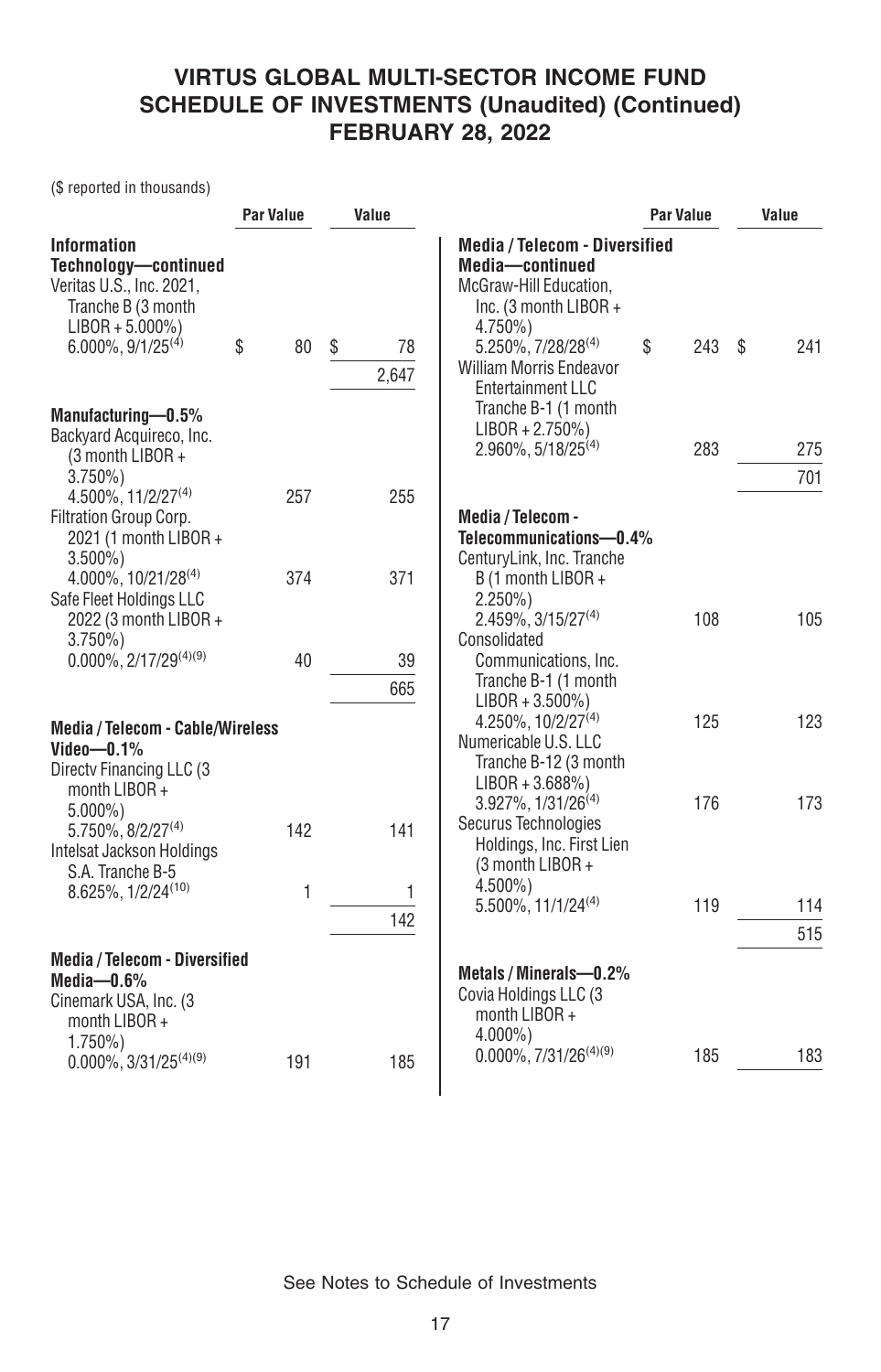(\$ reported in thousands)

|                                                                                                    | <b>Par Value</b> | Value     |                                                                                                           | <b>Par Value</b> | Value    |
|----------------------------------------------------------------------------------------------------|------------------|-----------|-----------------------------------------------------------------------------------------------------------|------------------|----------|
| $Retail = 0.8\%$<br><b>CNT Holdings I Corp. First</b><br>Lien (3 month LIBOR +                     |                  |           | Service-continued<br>Hertz Corp. (The)<br>Tranche B (1 month<br>$LIBOR + 3.250\%)$                        |                  |          |
| $3.500\%$<br>4.250%, 11/8/27 <sup>(4)</sup><br><b>Great Outdoors Group LLC</b>                     | 223<br>\$        | 222<br>\$ | 3.750%, 6/30/28 <sup>(4)</sup><br>Tranche C (1 month<br>$LIBOR + 3.250\%)$                                | \$<br>170        | 169<br>S |
| Tranche B-2 (3 month<br>$LIBOR + 3.750\%)$<br>$4.500\%$ , $3/6/28^{(4)}$                           | 282              | 280       | 3.750%, 6/30/28 <sup>(4)</sup><br>Hoya Midco LLC 2022,<br>First Lien (6 month                             | 32               | 32       |
| Michaels Cos., Inc. (The)<br>Tranche B (3 month<br>$LIBOR + 4.250\%)$                              |                  |           | Term SOFR + 3.250%)<br>3.750%, 2/3/29(4)<br>Peraton Corp. Tranche B,                                      | 177              | 176      |
| $5.000\%$ , $4/15/28^{(4)}$<br>Petco Health & Wellness<br>Co., Inc. First Lien (3<br>month LIBOR + | 144              | 134       | First Lien (1 month<br>$LIBOR + 3.750\%)$<br>$4.500\%$ , $2/1/28^{(4)}$                                   | 317              | 315      |
| $3.250\%$<br>4.000%, 3/3/28 <sup>(4)</sup><br>PetsMart LLC (3 month                                | 199              | 197       | PODS LLC (3 month<br>$LIBOR + 3.000\%)$<br>$3.750\%$ , $3/31/28^{(4)}$                                    | 224              | 220      |
| $LIBOR + 3.750\%)$<br>4.500%, 2/11/28 <sup>(4)</sup>                                               | 209              | 208       | Sedgwick Claims<br>Management Services,<br>Inc. 2019 (1 month                                             |                  |          |
| $Service - 2.3%$                                                                                   |                  | 1,041     | $LIBOR + 3.750\%)$<br>$3.959\%$ , $9/3/26^{(4)}$<br>Sweetwater Borrower LLC                               | 474              | 470      |
| AIT Worldwide Logistics,<br>Inc. First Lien (3 month<br>$LIBOR + 4.750\%)$                         |                  |           | (1 month LIBOR +<br>4.750%)<br>$5.500\%$ , $8/7/28^{(4)}$                                                 | 191              | 189      |
| $5.500\%$ , $4/6/28^{(4)}$<br>Dun & Bradstreet Corp.<br>(The) Tranche B (1                         | 259              | 257       | Transportation - Automotive-0.8%                                                                          |                  | 2,906    |
| month LIBOR +<br>$3.250\%$<br>$3.459\%$ , $2/6/26^{(4)}$                                           | 453              | 448       | Clarios Global LP First Lien<br>$(1$ month LIBOR +<br>$3.250\%$                                           |                  |          |
| DXP Enterprises, Inc. (1<br>month $LIBOR +$<br>4.750%)                                             |                  |           | $3.459\%$ , $4/30/26^{(4)}$<br>Cooper-Standard<br>Automotive, Inc.                                        | 169              | 167      |
| 5.750%, 12/23/27 <sup>(4)</sup><br>Garda World Security<br>Corp. Tranche B-2 (1<br>month $LIBOR +$ | 168              | 167       | Tranche B-1 (1 month<br>$LIBOR + 2.000\%)$<br>2.750%, 11/2/23 <sup>(4)</sup><br><b>Mavis Tire Express</b> | 484              | 459      |
| $4.250\%$ )<br>4.430%, 10/30/26 <sup>(4)</sup><br>Grab Holdings, Inc. (6<br>month LIBOR +          | 65               | 64        | Services Topco Corp.<br>First Lien (3 month<br>$LIBOR + 4.000\%)$                                         |                  |          |
| $4.500\%$<br>5.500%, 1/29/26 <sup>(4)</sup>                                                        | 402              | 399       | 4.750%, 5/4/28 <sup>(4)</sup>                                                                             | 214              | 213      |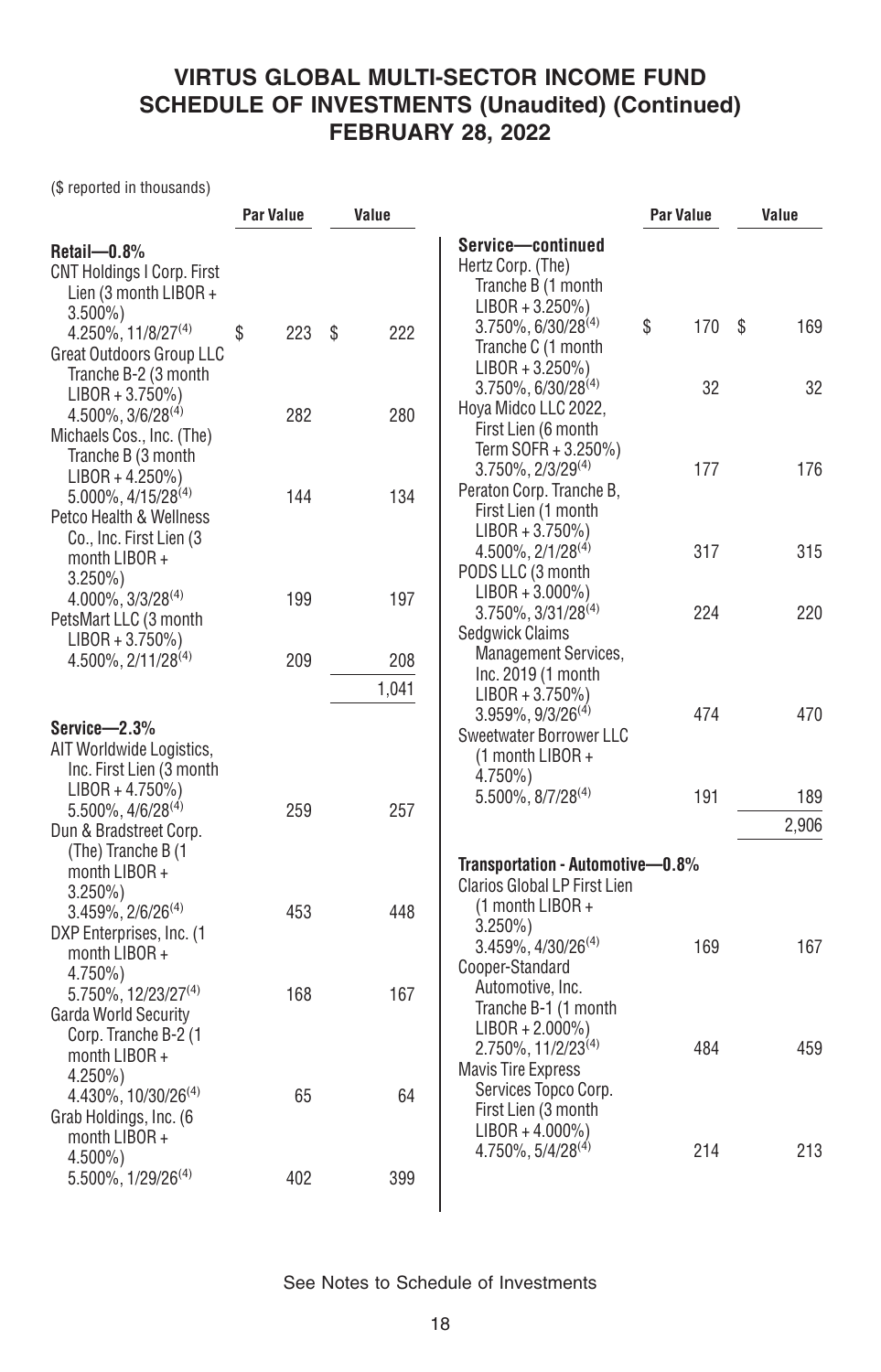(\$ reported in thousands)

|                                                                                            | <b>Par Value</b> | Value    |                                                                                                                | <b>Shares</b>   | Value |                 |
|--------------------------------------------------------------------------------------------|------------------|----------|----------------------------------------------------------------------------------------------------------------|-----------------|-------|-----------------|
| Transportation -<br>Automotive-continued<br>PAI Holdco, Inc. Tranche B<br>(3 month LIBOR + |                  |          | <b>PREFERRED STOCKS-2.5%</b><br>Financials-1.9%<br>Capital Farm Credit ACA<br>Series 1 144A,                   |                 |       |                 |
| $3.500\%$<br>$4.250\%$ , 10/28/27 <sup>(4)</sup>                                           | \$<br>94         | \$<br>94 | $5.000\%^{(3)}$<br>MetLife, Inc. Series D.                                                                     | $275^{(11)}$ \$ |       | 274             |
|                                                                                            |                  | 933      | 5.875%<br>Truist Financial Corp.                                                                               | $313^{(11)}$    |       | 326             |
| <b>Transportation - Land</b><br>Transportation-0.1%                                        |                  |          | Series Q, 5.100%<br>Zions Bancorp NA,                                                                          | $465^{(11)}$    |       | 482             |
| LaserShip, Inc. First Lien<br>(6 month LIBOR +                                             |                  |          | 6.950%                                                                                                         | 47,150          |       | 1,253           |
| $4.500\%$ )<br>$5.250\%$ , $5/8/28^{(4)}$                                                  | 95               | 95       |                                                                                                                |                 |       | 2,335           |
| Utility-0.7%<br>Brookfield WEC Holdings,<br>Inc. (1 month LIBOR +                          |                  |          | Industrials-0.6%<br>General Electric Co. Series<br>D. (3 month LIBOR +<br>$3.330\%$ , $3.533\%$ <sup>(4)</sup> | 788(11)         |       | 746             |
| $2.750\%)$<br>$3.250\%$ , $8/1/25^{(4)}$<br><b>Generation Bridge II LLC</b>                | 398              | 391      | <b>TOTAL PREFERRED STOCKS</b><br>(Identified Cost \$3,000)                                                     |                 | 3,081 |                 |
| Tranche B (1 month<br>$LIBOR + 5.000\%)$<br>5.500%, 2/23/29(4)<br>Tranche C (1 month       | 99               | 99       | <b>COMMON STOCKS-0.4%</b><br><b>Consumer Discretionary-0.1%</b><br><b>MYT Holding LLC</b>                      |                 |       |                 |
| $LIBOR + 5.000\%)$<br>5.500%, 2/23/29(4)<br>Lightstone HoldCo LLC<br>2018, Tranche B (3    | 12               | 12       | Class $B^{(6)(12)}$<br>NMG Parent LLC <sup>(12)</sup>                                                          | 29.850<br>618   |       | 62<br>99<br>161 |
| month $LIBOR +$<br>$3.750\%$<br>4.750%, 1/30/24(4)<br>2018, Tranche C (3                   | 350              | 291      | Energy-0.3%<br>Frontera Energy Corp. <sup>(12)</sup><br>QuarterNorth Energy                                    | 7,526           |       | 77              |
| month LIBOR +<br>$3.750\%$                                                                 |                  |          | Holding, $Inc.$ $(12)$                                                                                         | 2,100           |       | 249             |
| 4.750%, 1/30/24 <sup>(4)</sup>                                                             | 20               | 17       |                                                                                                                |                 |       | 326             |
|                                                                                            |                  | 810      | <b>TOTAL COMMON STOCKS</b><br>(Identified Cost \$588)                                                          |                 |       | 487             |
| <b>TOTAL LEVERAGED LOANS</b><br>(Identified Cost \$23,801)                                 |                  | 23,656   |                                                                                                                |                 |       |                 |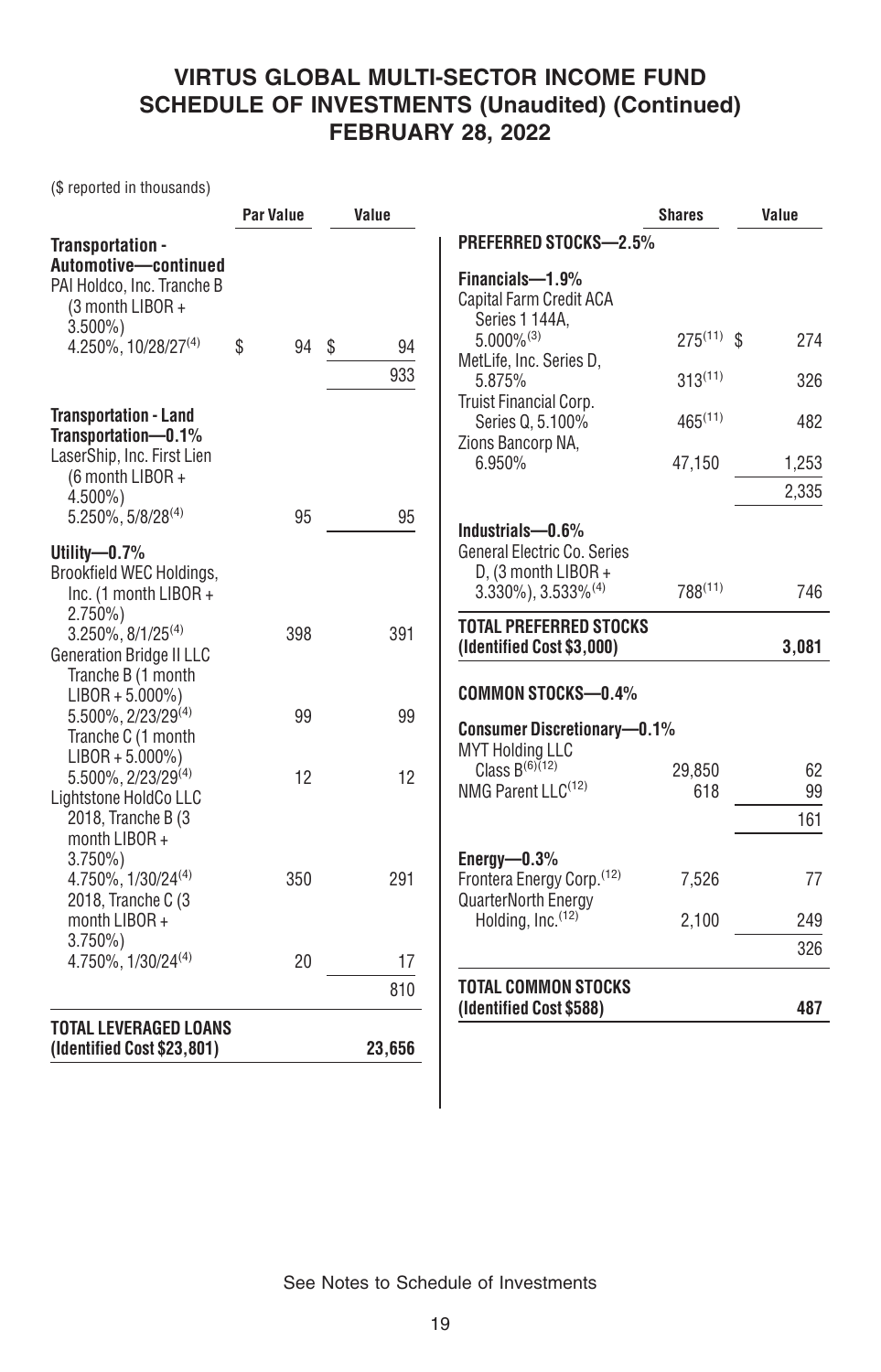(\$ reported in thousands)

|                     |                                                                          | <b>Shares</b> | Value                  |
|---------------------|--------------------------------------------------------------------------|---------------|------------------------|
|                     | <b>EXCHANGE-TRADED FUND-1.7%</b>                                         |               |                        |
|                     | iShares JP Morgan USD                                                    |               |                        |
| ETF <sup>(13)</sup> | <b>Emerging Markets Bond</b>                                             |               |                        |
|                     |                                                                          | 21,827        | \$<br>2,165            |
|                     | TOTAL EXCHANGE-TRADED FUND<br>(Identified Cost \$2,493)                  |               | 2,165                  |
|                     |                                                                          |               |                        |
|                     | <b>TOTAL LONG-TERM</b><br><b>INVESTMENTS-139.0%</b>                      |               |                        |
|                     | (Identified Cost \$180,259)                                              |               | 173,026                |
|                     |                                                                          |               |                        |
|                     | SHORT-TERM INVESTMENT-2.0%                                               |               |                        |
|                     | Money Market Mutual Fund-2.0%                                            |               |                        |
|                     | Dreyfus Government Cash                                                  |               |                        |
|                     | Management Fund -                                                        |               |                        |
|                     | <b>Institutional Shares</b>                                              |               |                        |
|                     | (seven-day effective<br>yield 0.030%) <sup>(13)</sup>                    |               |                        |
|                     |                                                                          | 2,532,154     | 2,532                  |
|                     | <b>TOTAL SHORT-TERM INVESTMENT</b>                                       |               |                        |
|                     | (Identified Cost \$2,532)                                                |               | 2,532                  |
|                     | TOTAL INVESTMENTS-141.0%                                                 |               |                        |
|                     | (Identified Cost \$182,791)                                              |               | \$<br>$175,558^{(14)}$ |
|                     | Other assets and liabilities,                                            |               |                        |
| net-(41.0)%         |                                                                          |               | (51, 024)              |
|                     | NET ASSETS—100.0%                                                        |               | \$<br>124,534          |
|                     |                                                                          |               |                        |
|                     | <b>Abbreviations:</b>                                                    |               |                        |
| ABS                 | <b>Asset-Backed Securities</b>                                           |               |                        |
| ACA                 | American Capital Access Financial Guarantee<br>Corp.                     |               |                        |
| FTF                 | Exchange-Traded Fund                                                     |               |                        |
|                     | <b>GMTN</b> Global Medium Term Note                                      |               |                        |
| JSC                 | Joint Stock Company                                                      |               |                        |
|                     | LIBOR London Interbank Offered Rate                                      |               |                        |
| LLC                 | <b>Limited Liability Company</b>                                         |               |                        |
| LP                  | <b>Limited Partnership</b>                                               |               |                        |
| NA                  | National Association                                                     |               |                        |
| PIK<br>SOFR         | Payment-in-Kind Security<br>Secured Overnight Financing Rate             |               |                        |
|                     |                                                                          |               |                        |
| (1)                 | <b>Footnote Legend:</b><br>Security in default; no interest payments are |               |                        |
|                     | being received during the bankruptcy                                     |               |                        |
|                     | proceedings.                                                             |               |                        |
|                     |                                                                          |               |                        |

- (2) Regulation S security. Security is offered and sold outside of the United States; therefore, it is exempt from registration with the SEC under Rules 903 and 904 of the Securities Act of 1933.
- (3) Security exempt from registration under Rule 144A of the Securities Act of 1933. These securities may be resold in transactions exempt from registration, normally to qualified institutional buyers. At February 28, 2022, these securities amounted to a value of \$98,745 or 79.3% of net assets.
- (4) Variable rate security. Rate disclosed is as of February 28, 2022. Information in parenthesis represents benchmark and reference rate for each security. Certain variable rate securities are not based on a published reference rate and spread but are determined by the issuer or agent and are based on current market conditions, or, for mortgage-backed securities, are impacted by the individual mortgages which are paying off over time. These securities do not indicate a reference rate and spread in their descriptions.
- (5) No contractual maturity date.
- $(6)$  The value of this security was determined using significant unobservable inputs and is reported as a Level 3 security in the Fair Value Hierarchy table located after the Schedule of Investments.
- (7) Amount is less than \$500.
- (8) 100% of the income received was in cash.
- $(9)$  This loan will settle after February 28, 2022, at which time the interest rate, based on the LIBOR and the agreed upon spread on trade date, will be reflected.
- (10) Security in default, interest payments are being received during the bankruptcy proceedings.
- (11) Value shown as par value.
- (12) Non-income producing.
- (13) Shares of this fund are publicly offered, and its prospectus and annual report are publicly available.
- (14) All or a portion of securities is segregated as collateral for borrowings.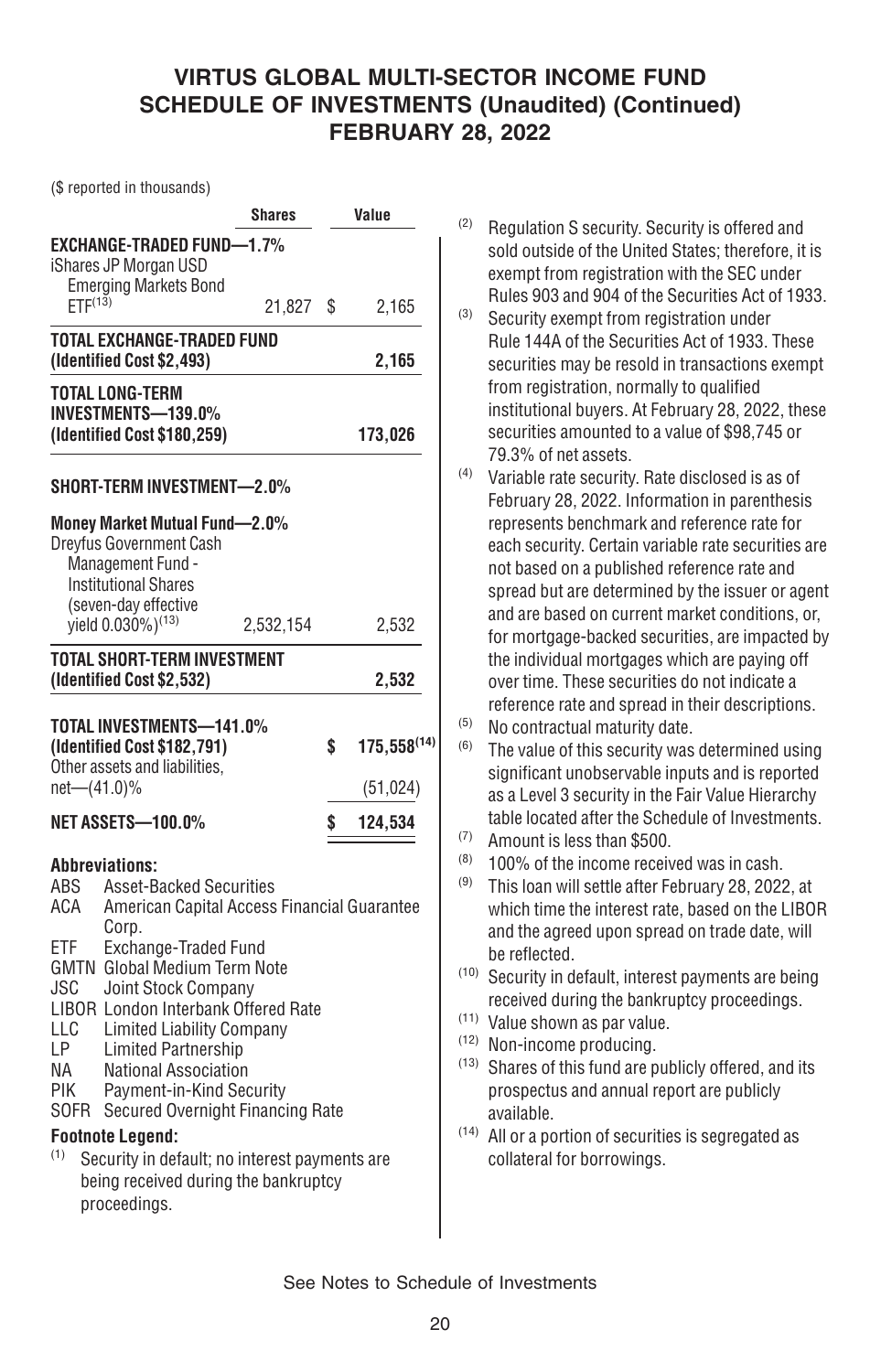(\$ reported in thousands)

#### **Country Weightings†**

| <b>United States</b>                                         | 58%  |
|--------------------------------------------------------------|------|
| Mexico                                                       |      |
| Indonesia                                                    | 3    |
| Netherlands                                                  | 2    |
| Canada                                                       | 2    |
| Chile                                                        | 2    |
| Saudi Arabia                                                 | 2    |
| Other                                                        | 24   |
| Total                                                        | 100% |
| <sup>†</sup> % of total investments as of February 28, 2022. |      |

The following table summarizes the market value of the Fund's investments as of February 28, 2022, based on the inputs used to value them (See Security Valuation Note 1 in the Notes to Schedule of Investments):

|                                      | Total<br>Value at<br>February 28, 2022 | Level 1<br><b>Quoted Prices</b> | Level 2<br>Significant<br>Observable<br>Inputs | Level 3<br>Significant<br>Unobservable<br>Inputs |
|--------------------------------------|----------------------------------------|---------------------------------|------------------------------------------------|--------------------------------------------------|
| Assets:                              |                                        |                                 |                                                |                                                  |
| <b>Debt Securities:</b>              |                                        |                                 |                                                |                                                  |
| <b>Asset-Backed Securities</b>       | \$14.273                               | \$                              | \$14.273                                       |                                                  |
| <b>Corporate Bonds and Notes</b>     | 84.416                                 |                                 | 84.414                                         | 2                                                |
| <b>Foreign Government Securities</b> | 27.697                                 |                                 | 27,697                                         |                                                  |
| Leveraged Loans                      | 23.656                                 |                                 | 23.656                                         |                                                  |
| <b>Mortgage-Backed Securities</b>    | 11.293                                 |                                 | 11.293                                         |                                                  |
| <b>Municipal Bonds</b>               | 1.719                                  |                                 | 1.719                                          |                                                  |
| U.S. Government Securities           | 4,239                                  |                                 | 4,239                                          |                                                  |
| <b>Equity Securities:</b>            |                                        |                                 |                                                |                                                  |
| <b>Preferred Stocks</b>              | 3.081                                  | 1,253                           | 1,828                                          |                                                  |
| <b>Common Stocks</b>                 | 487                                    | 77                              | 348                                            | 62                                               |
| Exchange-Traded Fund                 | 2,165                                  | 2,165                           |                                                |                                                  |
| Money Market Mutual Fund             | 2,532                                  | 2,532                           |                                                |                                                  |
| Total Investments                    | \$175,558                              | \$6,027                         | \$169,467                                      | \$64                                             |
|                                      |                                        |                                 |                                                |                                                  |

Security held by the Fund with an end of period value of \$606 was transferred from Level 3 to Level 2 due to an increase in trading activities during the period.

Securities held by the Fund with an end of period value of \$62 were transferred from Level 2 to Level 3 due to a decrease in trading activities during the period.

Some of the Fund's investments that were categorized as Level 3 may have been valued utilizing third party pricing information without adjustment. If applicable, such valuations are based on unobservable inputs. A significant change in third party information could result in a significantly lower or higher value of Level 3 investments.

Management has determined that the total value of Level 3 securities compared to total net assets is not material; therefore, the rollforward of Level 3 securities and valuation inputs are not shown for the period ended February 28, 2022.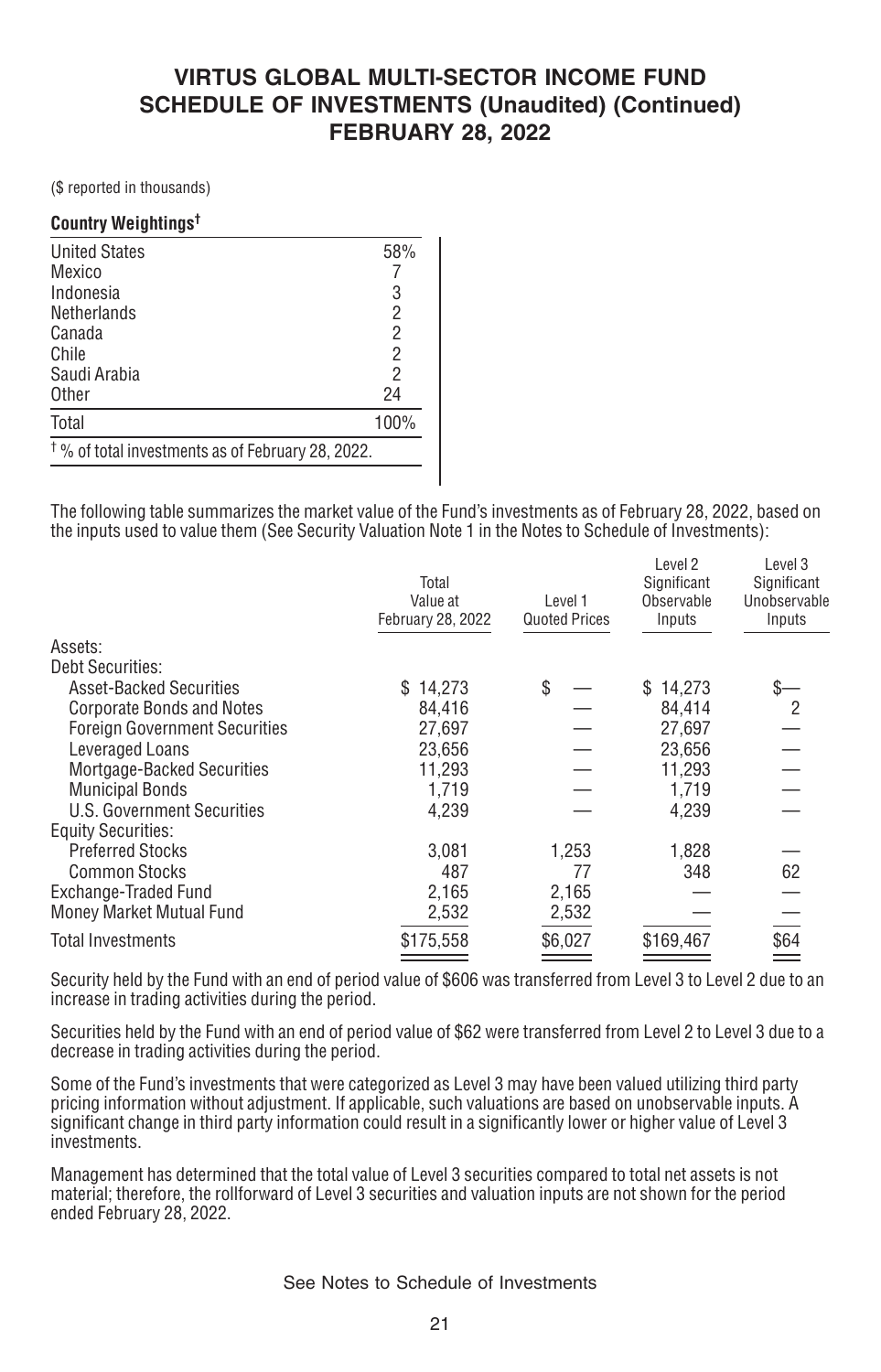#### **VIRTUS GLOBAL MULTI-SECTOR INCOME FUND NOTES TO SCHEDULE OF INVESTMENTS (Unaudited) FEBRUARY 28, 2022**

#### **Note 1. Significant Accounting Policies**

#### **A. Security Valuation**

The Fund utilizes a fair value hierarchy which prioritizes the inputs to valuation techniques used to measure fair value into three broad levels. The Fund's policy is to recognize transfers into or out of Level 3 at the end of the reporting period.

- Level 1 quoted prices in active markets for identical securities (security types generally include listed equities).
- Level 2 prices determined using other significant observable inputs (including quoted prices for similar securities, interest rates, prepayment speeds, credit risk, etc.).
- Level 3 prices determined using significant unobservable inputs (including the Valuation Committee's own assumptions in determining the fair value of investments).

A description of the valuation techniques applied to the Fund's major categories of assets and liabilities measured at fair value on a recurring basis is as follows:

Equity securities are valued at the official closing price (typically last sale) on the exchange on which the securities are primarily traded or, if no closing price is available, at the last bid price and are categorized as Level 1 in the hierarchy. Restricted equity securities and private placements that are illiquid, or are internally fair valued by the Valuation Committee, are generally categorized as Level 3 in the hierarchy.

Certain non-U.S. securities may be fair valued in cases where closing prices are not readily available or are deemed not reflective of readily available market prices. For example, significant events (such as movement in the U.S. securities market, or other regional and local developments) may occur between the time that non-U.S. markets close (where the security is principally traded) and the time that a Fund calculates its net asset value ("NAV") at the close of regular trading on the New York Stock Exchange ("NYSE") (generally 4 p.m. Eastern time) that may impact the value of securities traded in these non-U.S. markets. In such cases, the Fund fair values non-U.S. securities using an independent pricing service which considers the correlation of the trading patterns of the non-U.S. security to the intraday trading in the U.S. markets for investments such as American Depositary Receipts, financial futures, Exchange Traded Funds ("ETFs"), and certain indexes, as well as prices for similar securities. Such fair valuations are categorized as Level 2 in the hierarchy. Because the frequency of significant events is not predictable, fair valuation of certain non-U.S. common stocks may occur on a frequent basis.

Debt securities, including convertible bonds, and restricted securities, are valued based on evaluated quotations received from independent pricing services or from dealers who make markets in such securities. For most bond types, the pricing service utilizes matrix pricing that considers one or more of the following factors: yield or price of bonds of comparable quality, coupon, maturity, current cash flows, type, activity of the underlying equities, and current day trade information, as well as dealer supplied prices. These valuations are generally categorized as Level 2 in the hierarchy. Structured debt instruments, such as mortgage-backed and asset-backed securities may also incorporate collateral analysis and utilize cash flow models for valuation and are